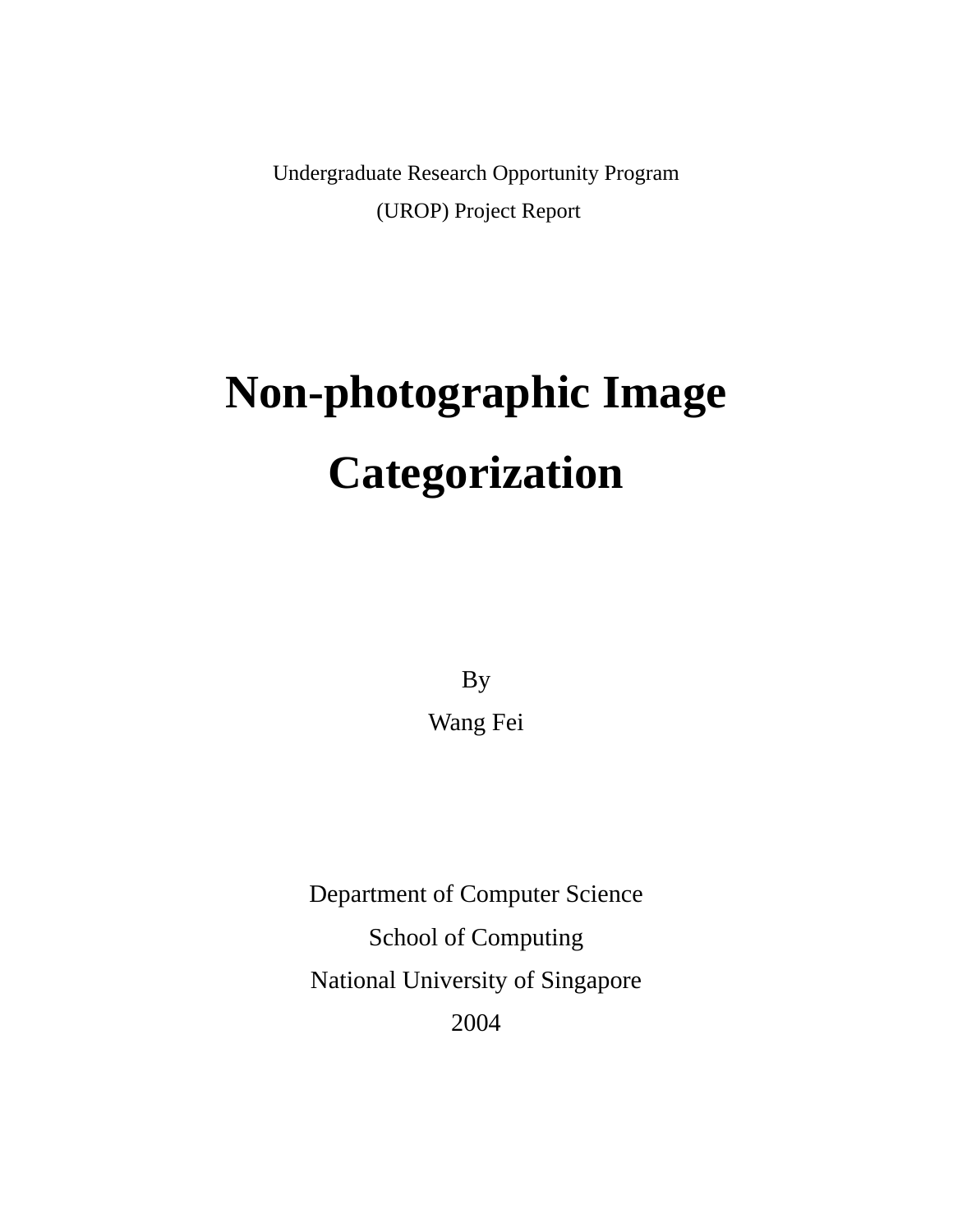Undergraduate Research Opportunity Program (UROP) Project Report

# **Non-photographic Image Categorization**

By

Wang Fei

Department of Computer Science School of Computing National University of Singapore 2004

Project No.: U79090

Advisor: Dr. Min-Yen Kan

Deliverables:

 Report: 1 volume Program: 1 CD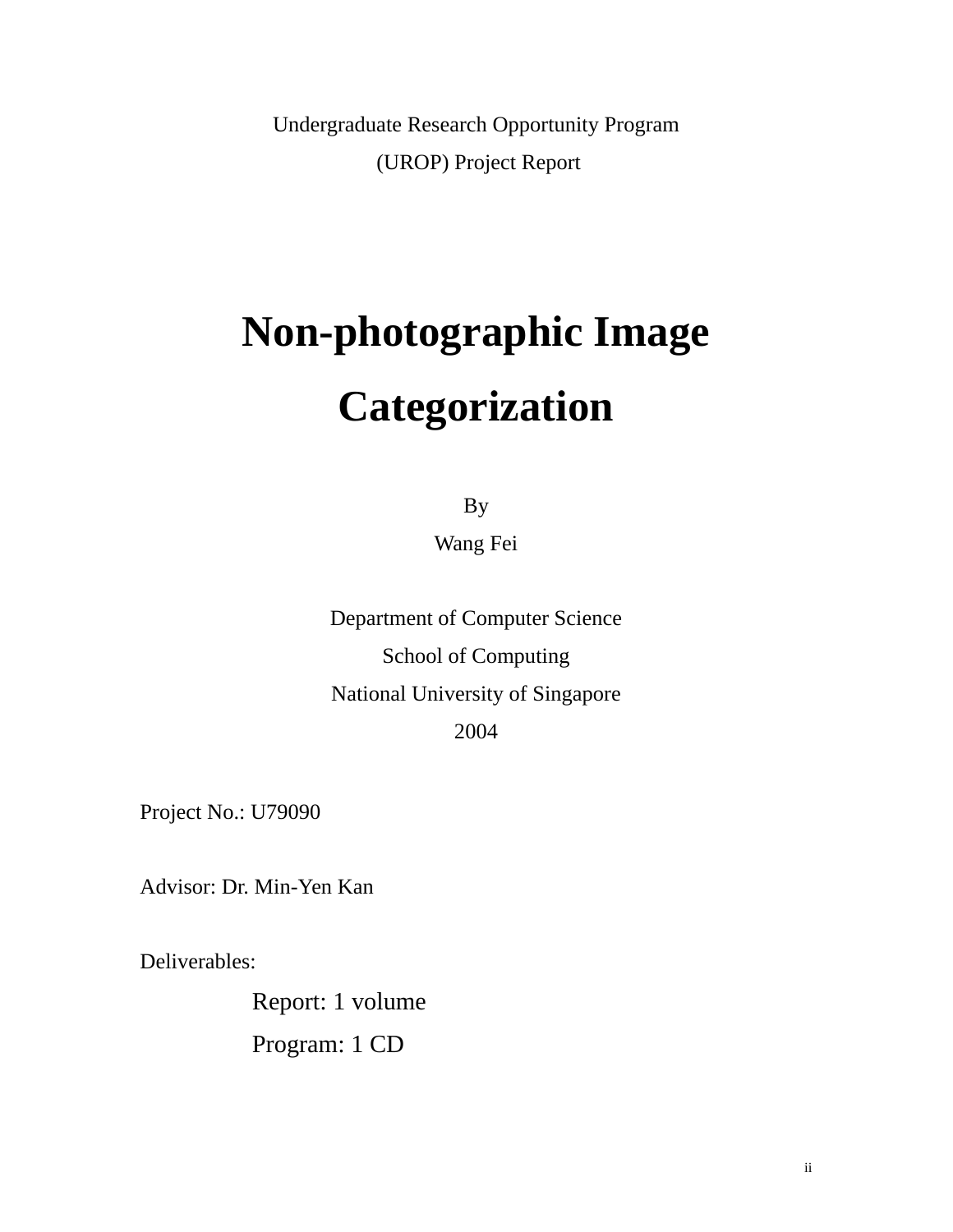# **Abstract**

The rapid growth of IT industry today has undoubtedly boosted the widespread use of computer images in both web pages and modern computer programs. Applications like online image search, automatic webpage summarization and web mining, rely heavily on image categorization. This project presents a system that categorizes non-photographic images<sup>1</sup> based on their textual and image features. The correlation between image category and each of these features is also examined. Some example categories defined in this project include map, diagram, icon, artwork and cartoon. With the machine learning program "BoosTexter" and a large set of training data obtained from Google<sup>TM</sup>, the system is able to correctly categorize images up to an accuracy of around 97.6%.

#### **Subject descriptors:**

- I.2.6 Learning
- I.4.10 Image Representation
- I.5.2 Design Methodology

#### **Keywords:**

Image categorization, textual features, image features, feature extraction, machine learning.

#### **Implementation software and hardware:**

Perl, Java, MS-Windows, UNIX, BoosTexter

 $\frac{1}{1}$  $<sup>1</sup>$  Since non-photographic images are the main focus of the project, the term "images" will be used interchangeably with</sup> "non-photographic images" in the rest of the report.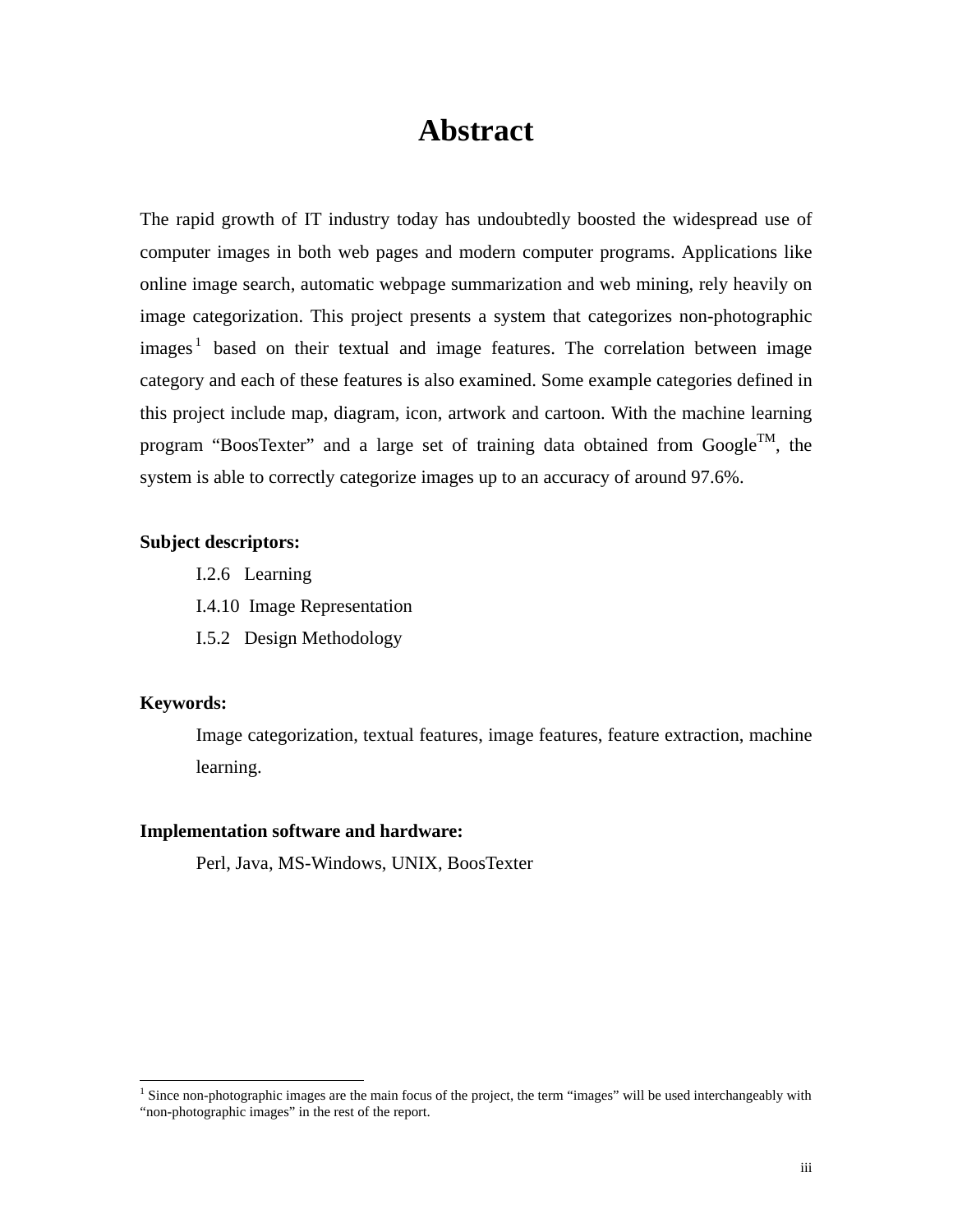# **Content page**

| 2.1 |                                                             |     |
|-----|-------------------------------------------------------------|-----|
| 2.2 |                                                             |     |
|     |                                                             |     |
| 3.1 |                                                             |     |
| 3.2 |                                                             |     |
|     | 3.2.1                                                       |     |
|     | 3.2.2                                                       |     |
|     | 3.2.3                                                       |     |
|     | 3.2.4                                                       |     |
|     | 3.2.5                                                       |     |
| 3.3 |                                                             |     |
| 3.4 |                                                             |     |
| 3.5 |                                                             |     |
| 3.6 | Hypothesis on classification based on Google image search14 |     |
|     |                                                             |     |
| 4.1 |                                                             |     |
| 4.2 |                                                             |     |
|     | Extraction of textual features using "identify"17<br>4.2.1  |     |
|     | Extraction of color features using Image::Xpm18<br>4.2.2    |     |
| 4.3 |                                                             |     |
|     |                                                             | .24 |
| 5.1 |                                                             |     |
| 5.2 |                                                             |     |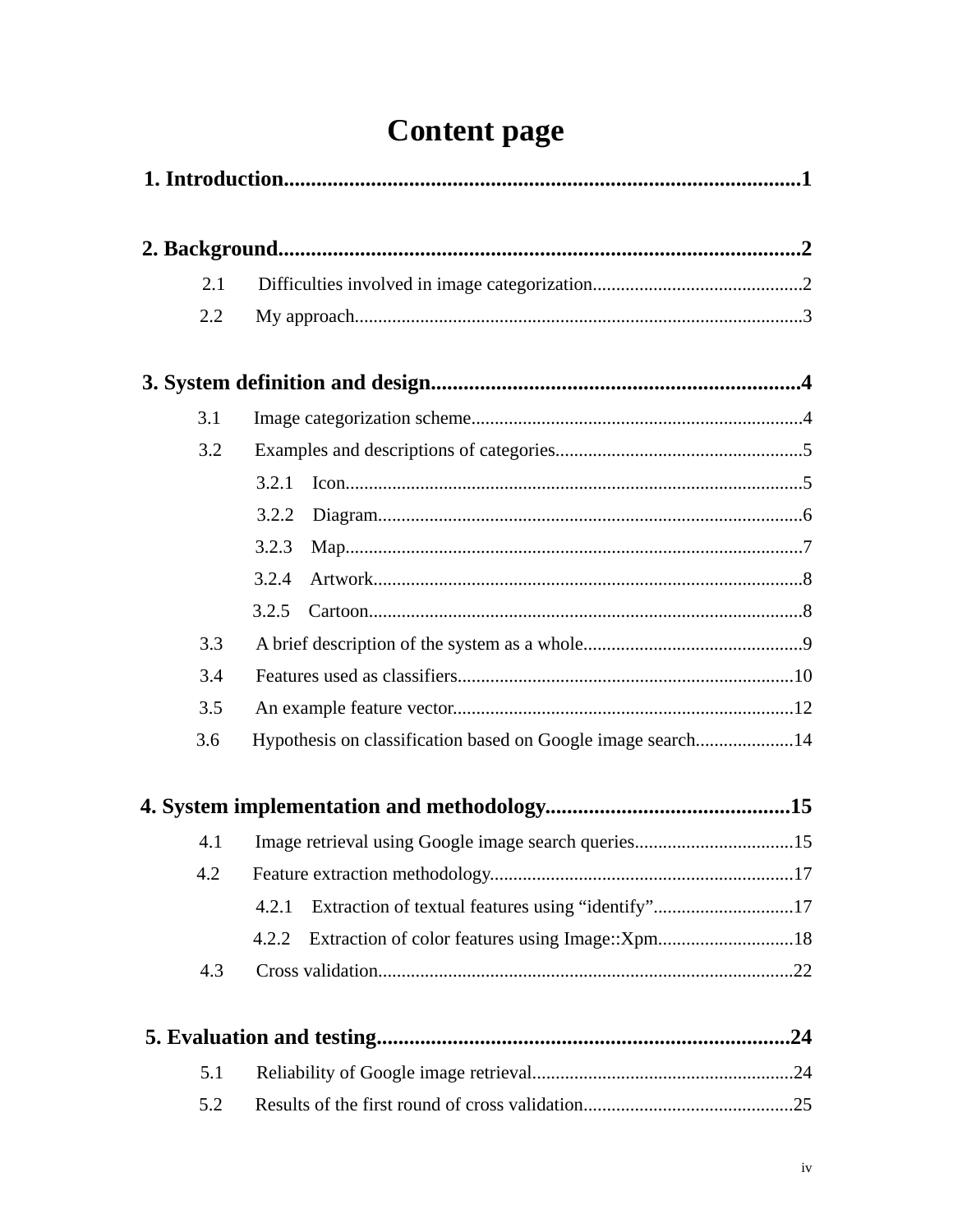| 5.3 |  |
|-----|--|
| 5.4 |  |
| 5.5 |  |
|     |  |
|     |  |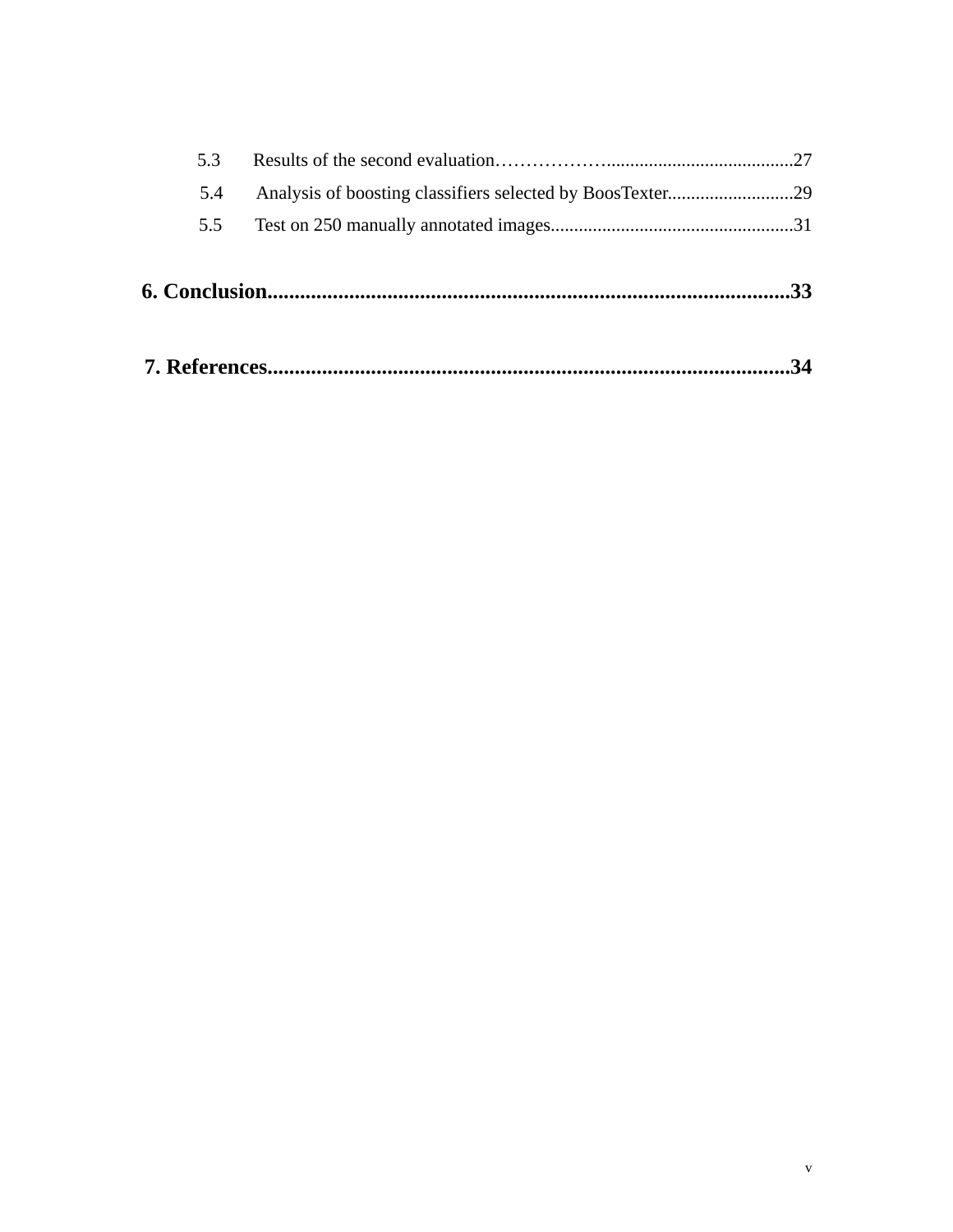# 1. Introduction

Images are an important means for recording and presenting visual information. A key differentiation between the World Wide Web and earlier precursors is the presence of images which makes the surfing experience more interesting and interactive.

While digital cameras have made photographic pictures an important category of images, images created entirely by digital means are growing in importance. Software developments have facilitated their creation, for purposes ranging from the visualization of raw data and artwork and artificial images used in games and entertainment. Thus the accurate classification of these non-photographic images – such as icons, maps, diagrams and charts – has become increasingly important. Such a system has many practical applications. As an example, online image search engines can be enhanced with the categorization feature to return more accurate results for queries.

The product of this thesis is a system that fulfills this need by performing non-photographic image classification (NPIC). The implemented system uses semi-supervised machine learning to create a time-efficient classifier. The system assigns an image to one of the five pre-defined categories, and achieves an overall accuracy of around 97.6% for any randomly given non-photographic image.

The thesis examines the implemented NPIC system in detail. Chapter 2 presents some background knowledge and related works. Chapter 3 discusses the various image categories and features that are used to categorize them. Chapter 4 presents the methodology for feature extraction and details the use of machine learning and cross validation. A thorough system evaluation and analysis is presented in Chapter 5. Chapter 6 concludes the thesis and suggests a future work plan.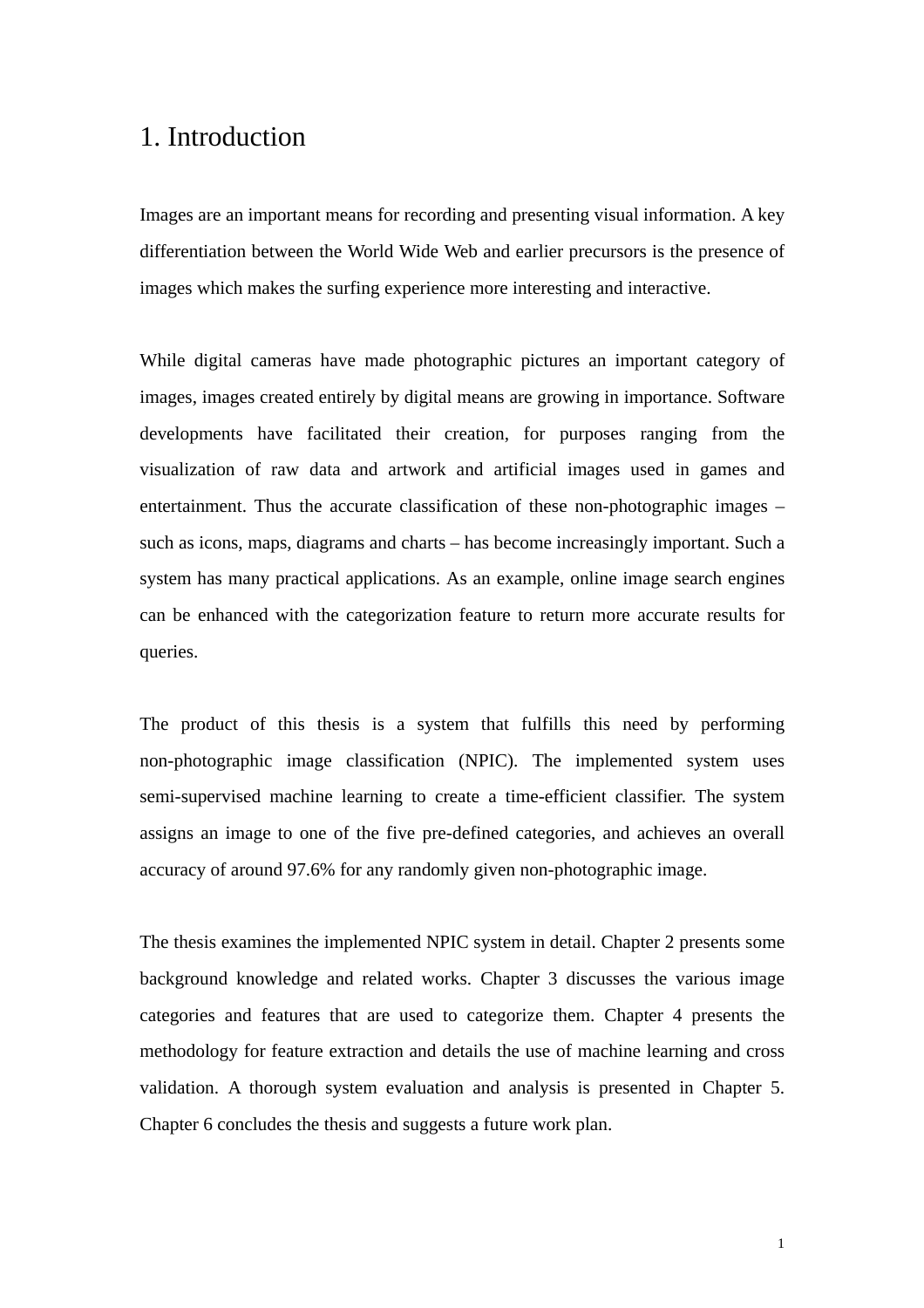# 2. Background

Previous attempts in building image categorization systems have been made; however, some of them have very general classification schemes. Lienhart and Hartmann (2002) implemented and evaluated a system that performs a two-stage classification of images: first, distinguishing photo-like images from non-photographic ones, followed by a second round in which actual photos are separated from artificial, photo-like images, and non-photographic images are differentiated into presentation slides, scientific posters and comics. The scheme is neither exclusive nor exhaustive, *i.e.*, there are many images that fall into none of the above-mentioned categories, and therefore, cannot be categorized.

Current online image search engines, like the one used by  $Google^{TM}$ , retrieve relevant images based on textual hints such as the image's filename, alternate (ALT) tag text, and the surrounding text on the webpage in which the image is found. Although this technique is quite effective, it is not robust in cases where the image is not identifiable by these features, yet is easily associated with a category by the image's visual features.

### 2.1 Difficulties involved in image categorization

Attempts have always been made in developing an automatic image categorization system though not many of them can do so with high accuracy. Categorizing images is not easy, especially when it involves both textual and image features.

As a matter of fact, even if this is done independently by two human annotators, they may put the same image into different categories, especially when they are using a complicated classification scheme. This is because it is not easy to define categories into which any given image fits nicely. In addition, sometimes, it may be the case that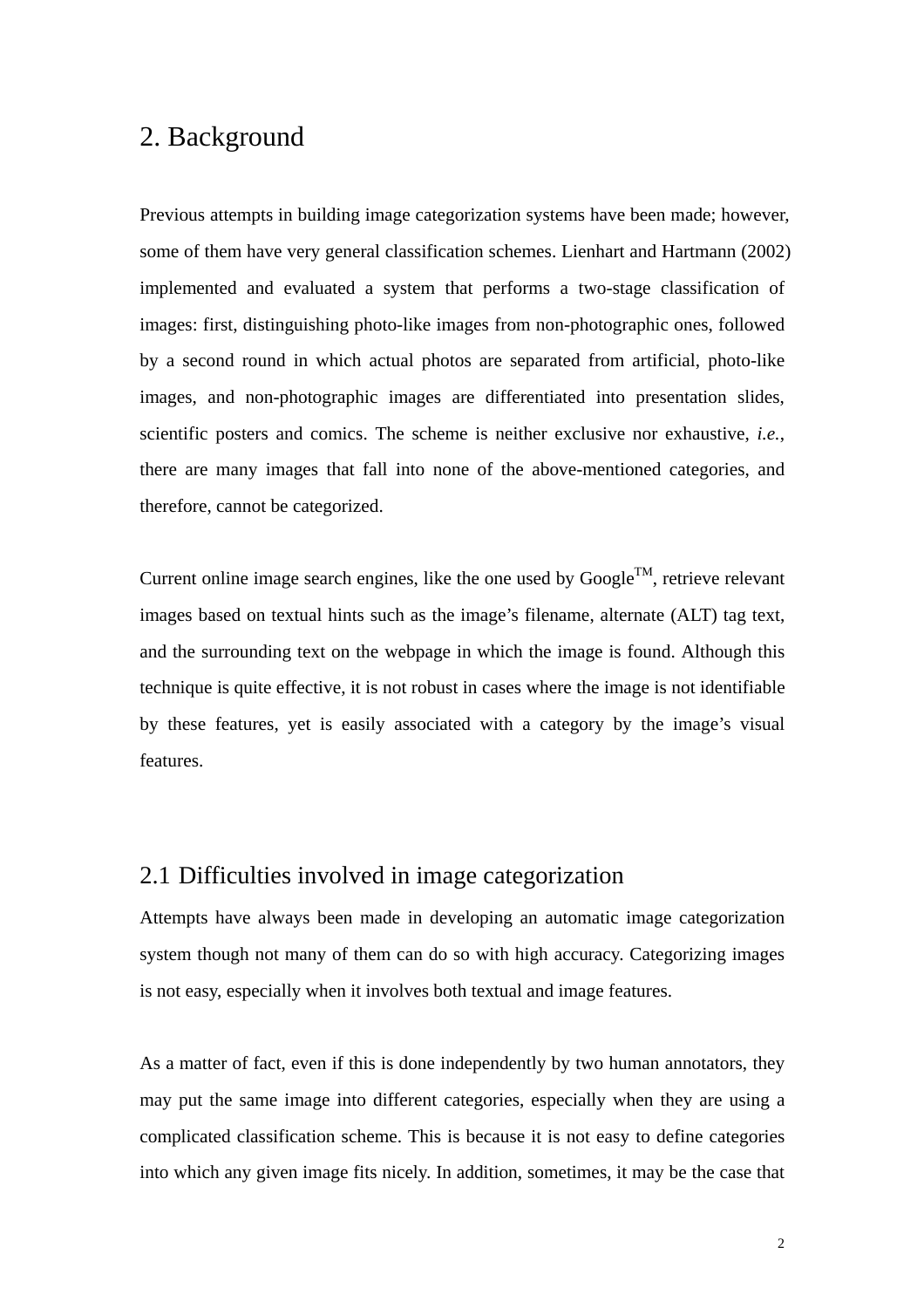an image possesses features of two or more categories, in which case, a single category classification is not possible.

### 2.2 My approach

A non-photographic image categorization (NPIC) system is proposed in this project. It deals only with non-photographic images and makes use of 36 features, combining both textual and image ones.

The NPIC is a system that successfully achieves automatic general image categorization. The system uses machine learning trained on a large set of automatically acquired data and results in accurate and reliable categorization. An analysis of the results shows an expected increase in test accuracy as larger training datasets are used.

In addition, the NPIC system overcomes the restriction that an image must reside on the Internet and be given in the form of a URL for it to be categorized. In other words, both "local" and "web" images can be processed by the system.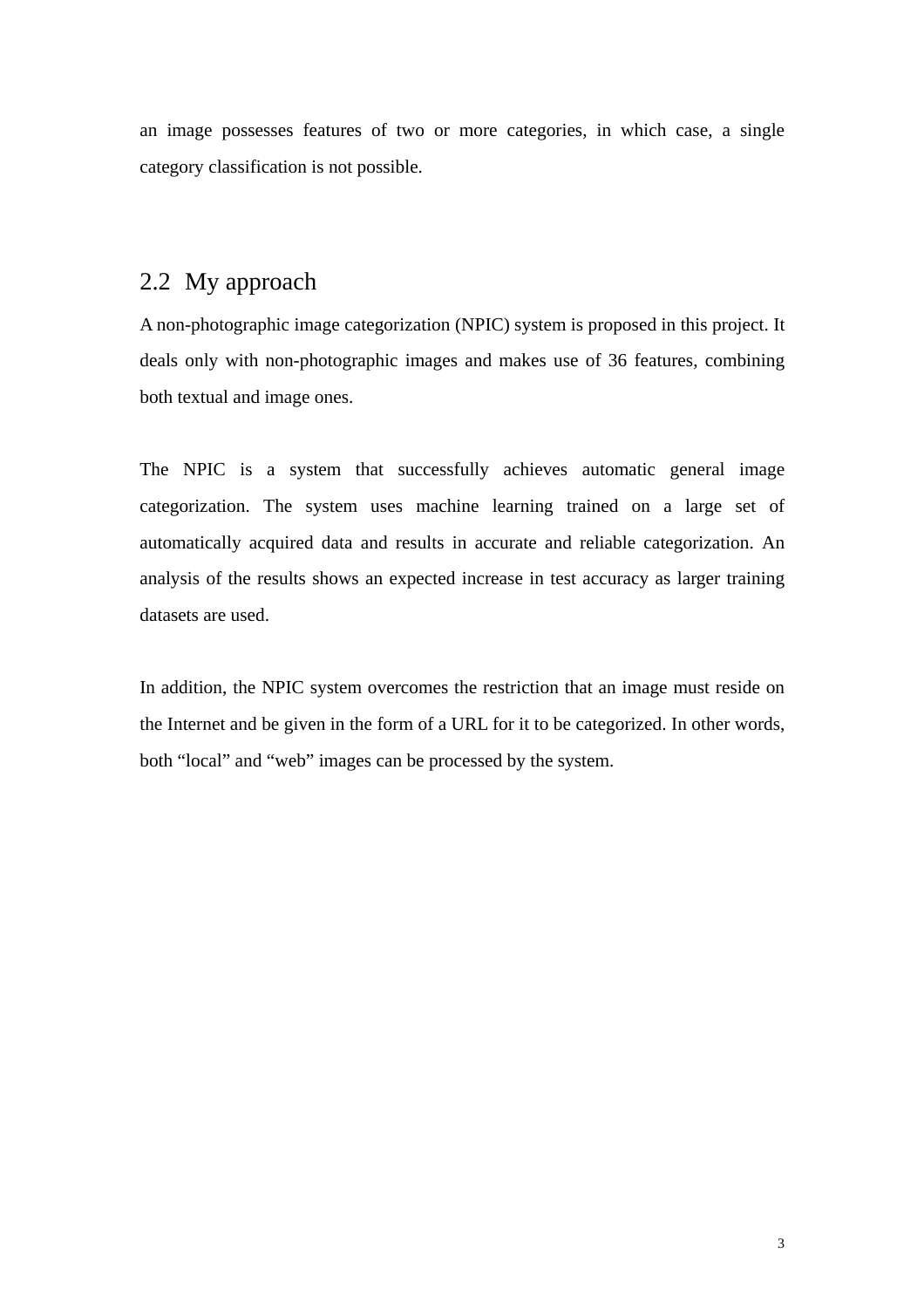# 3. System definition and design

#### 3.1 Image categorization scheme

In previous work, various image categorization schemes have emerged. Gorkani and Picard (1994) proposed a method for distinguishing city/suburb from country/landscape scenes using the most dominant orientation in the image texture. Yiu (1996) classified images into indoor and outdoor scenes using color histograms and texture orientation.

In this project, a three-level categorization scheme is proposed (as shown in Figure 1).



**Figure 1.** Image classification scheme

To come out with the above image categorization scheme, I have done a thorough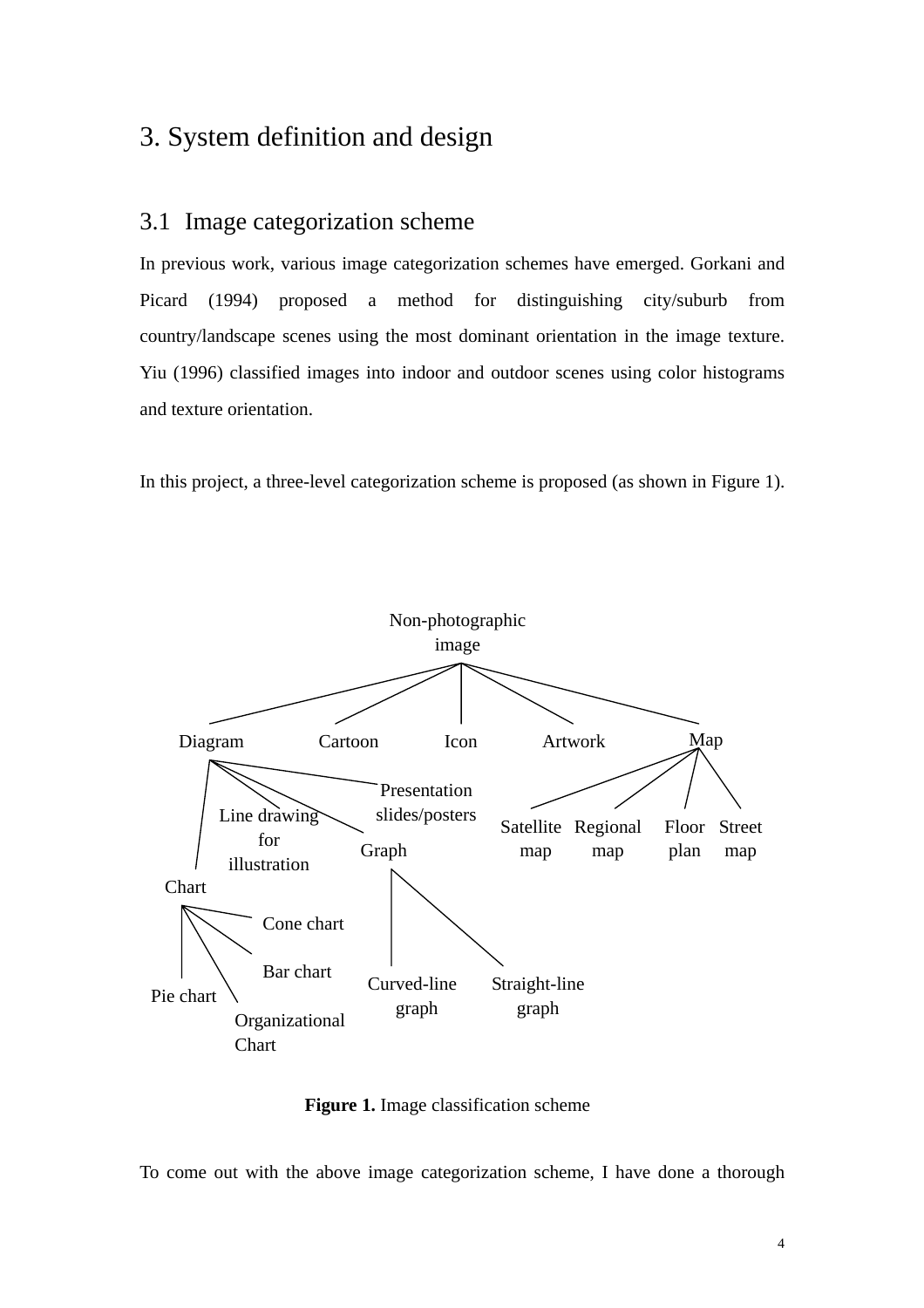study on a large number of non-photographic images on the web. My first attempt was a scheme where the first level was too detailed as it contained many of the second or even third-level categories found in the scheme presented in Figure 1; then it has been realized that depth, rather than breadth, is preferred in the categorization scheme design. This is because the system is expected to perform better if there are less available categories to choose from at each particular level. For instance, it is simpler for the system to determine that an image is a diagram rather than one of its subcategory, a cone chart.

Besides, a good categorization scheme is one that is exclusive and exhaustive, *i.e.* any given image falls into one and only one category in each level of the scheme. To achieve this, I had to verify that a randomly found image can be successfully categorized by the scheme. New categories were discovered and existing redundant categories were eliminated in this process.

In addition, although the categorization scheme as presented in Figure 1 has been designed, I have decided to pursue a prototype NPIC that only classifies images into the five categories in the first level, *i.e. icon*, *diagram*, *map*, *artwork* and *cartoon*. Higher-level categorizations may be possible with more features and larger training datasets; but my main objective in this thesis is to create a proof of concept NPIC system.

# 3.2 Examples and descriptions of categories

#### 3.2.1 Icon

Icons are defined as small images (quite often square in shape) that have special uses. Examples include operating system icons, website navigation buttons and website logos. They are very distinct from images in other categories because most of them have small physical dimensions and file sizes due to their low image quality and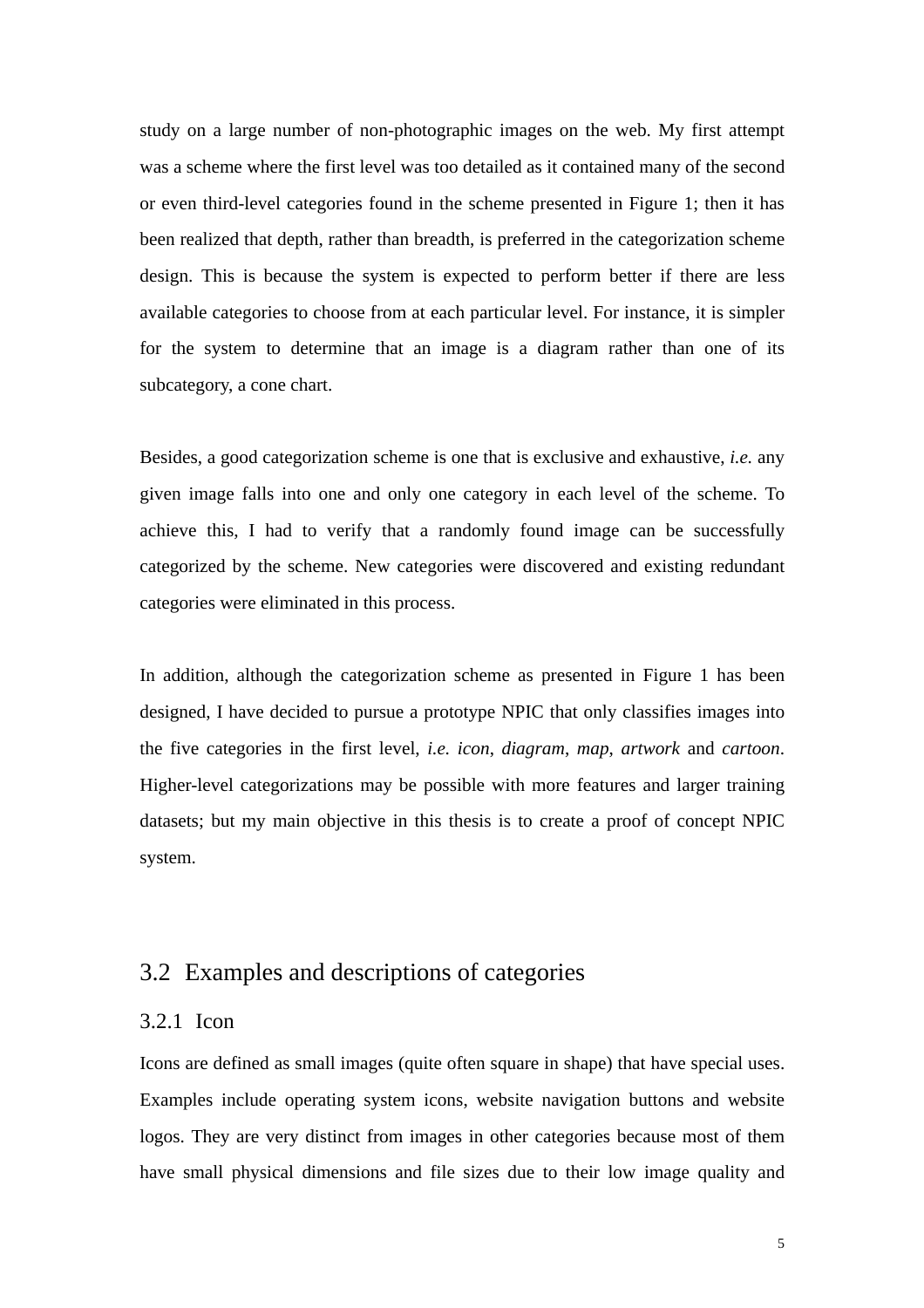resolution. A key differentiating feature of icons is that many of them have the file extension ".ico", which makes them easily identifiable. Therefore, a high degree of accuracy is expected for this category.

Below are some example icons.



**Figure 2.** Example icons

#### 3.2.2 Diagram

The category "diagram"<sup>1</sup> defined in this project includes non-artistic images created by image creation software such as Adobe Photoshop©, Microsoft Paint© and Microsoft Excel©. They are usually used for presentation, illustration and demonstration purposes. Charts, scientific posters, graphs, presentation slides are some examples of this category.

Diagrams are hypothesized to possess the following characteristics:

- Text blocks/regions are often found in diagrams.
- Diagrams like presentation slides usually have headings located in the topmost regions.
- Straight and curve lines are common.
- They usually have fewer colors than image of other categories.

Some example diagrams are shown here.

<sup>&</sup>lt;sup>1</sup> The category "diagram" used here refers to diagrams in a broader sense, as described above.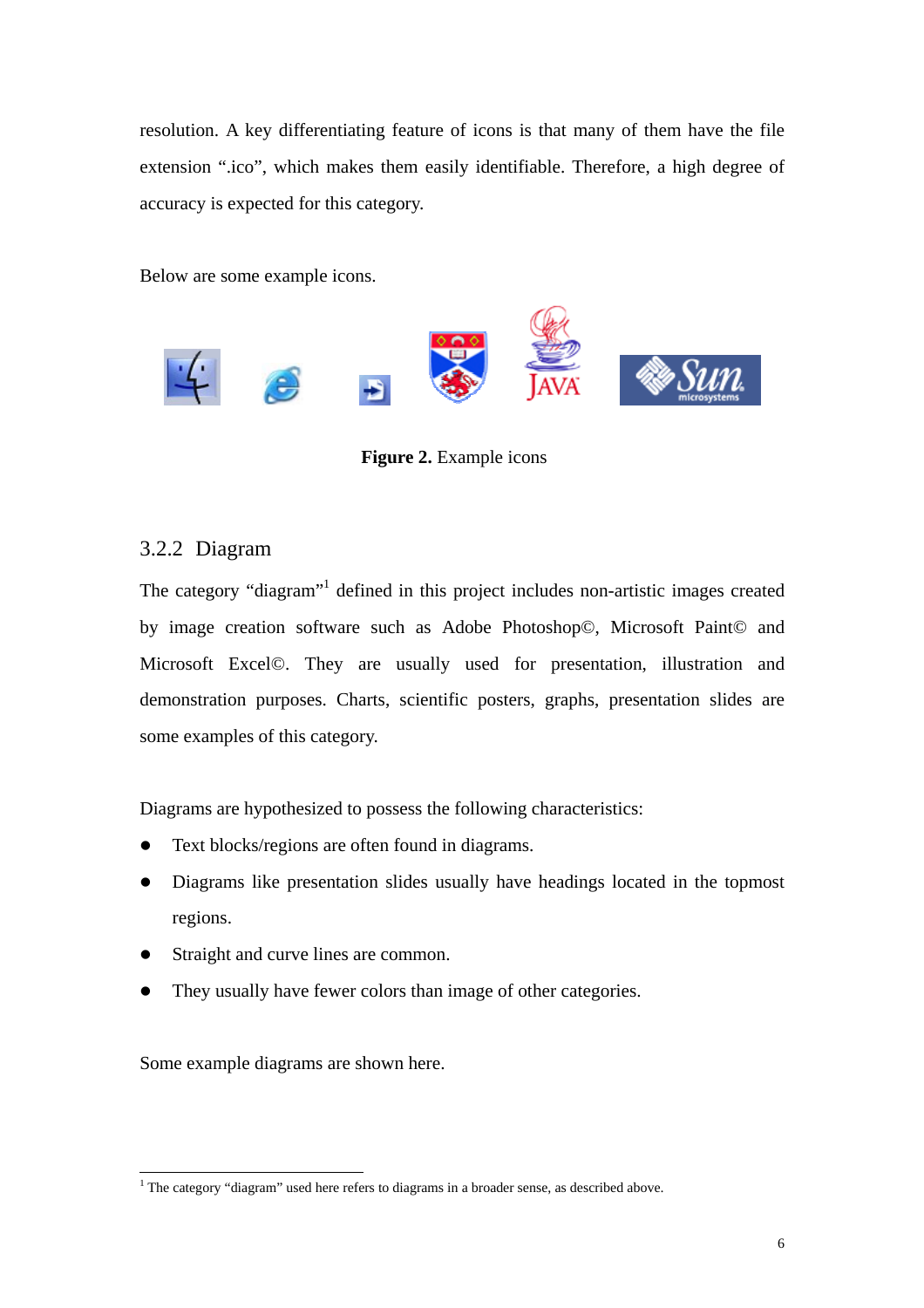

**Figure 3.** Example diagrams

#### 3.2.3 Map

Maps are quite straightforward to define. They typically consist of a large number of text features and single-colored blocks, and usually have larger dimensions and resolution. Some examples are street maps and floor plans, as shown below.



**Figure 4.** Example maps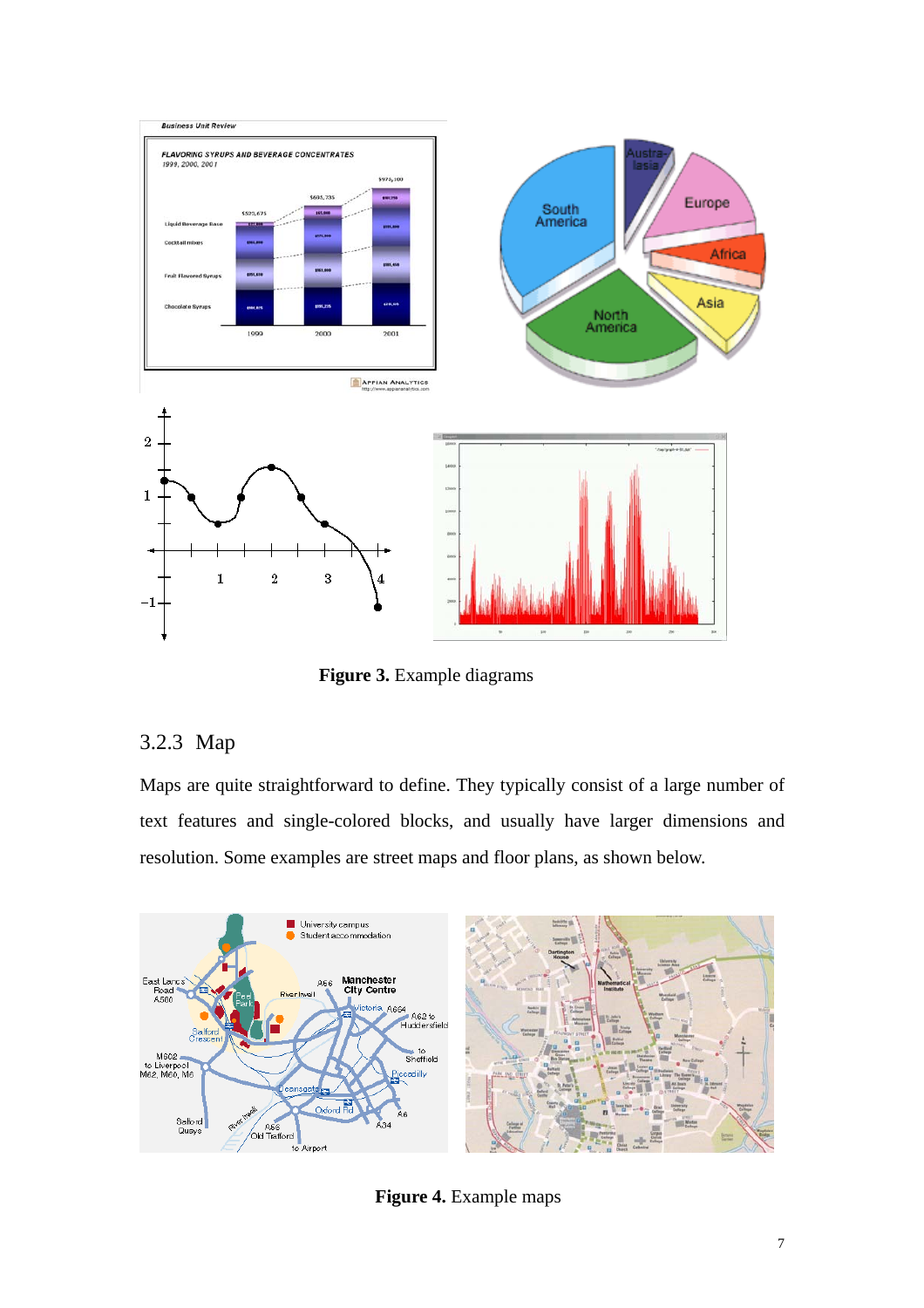#### 3.2.4 Artwork

Artwork, as opposed to diagrams, refers to artistic drawings and computer graphics like screen captures. Generally they contain a large number of colors than diagrams and few blocks of the same color can be found.



**Figure 5.** Example Artwork

#### 3.2.5 Cartoon

Cartoon images are comic strips that are usually taken from the web or scanned from comic books. Often divided into rectangular blocks by vertical and horizontal borders, cartoons are sometimes seen in the form of grayscale images since many of them are acquired from "black-and-white" comic book scans. Those in color contain many large single-colored regions as cartoon images are simple color drawings and they do not have many inter-crossing lines like maps. Two cartoon examples are shown here.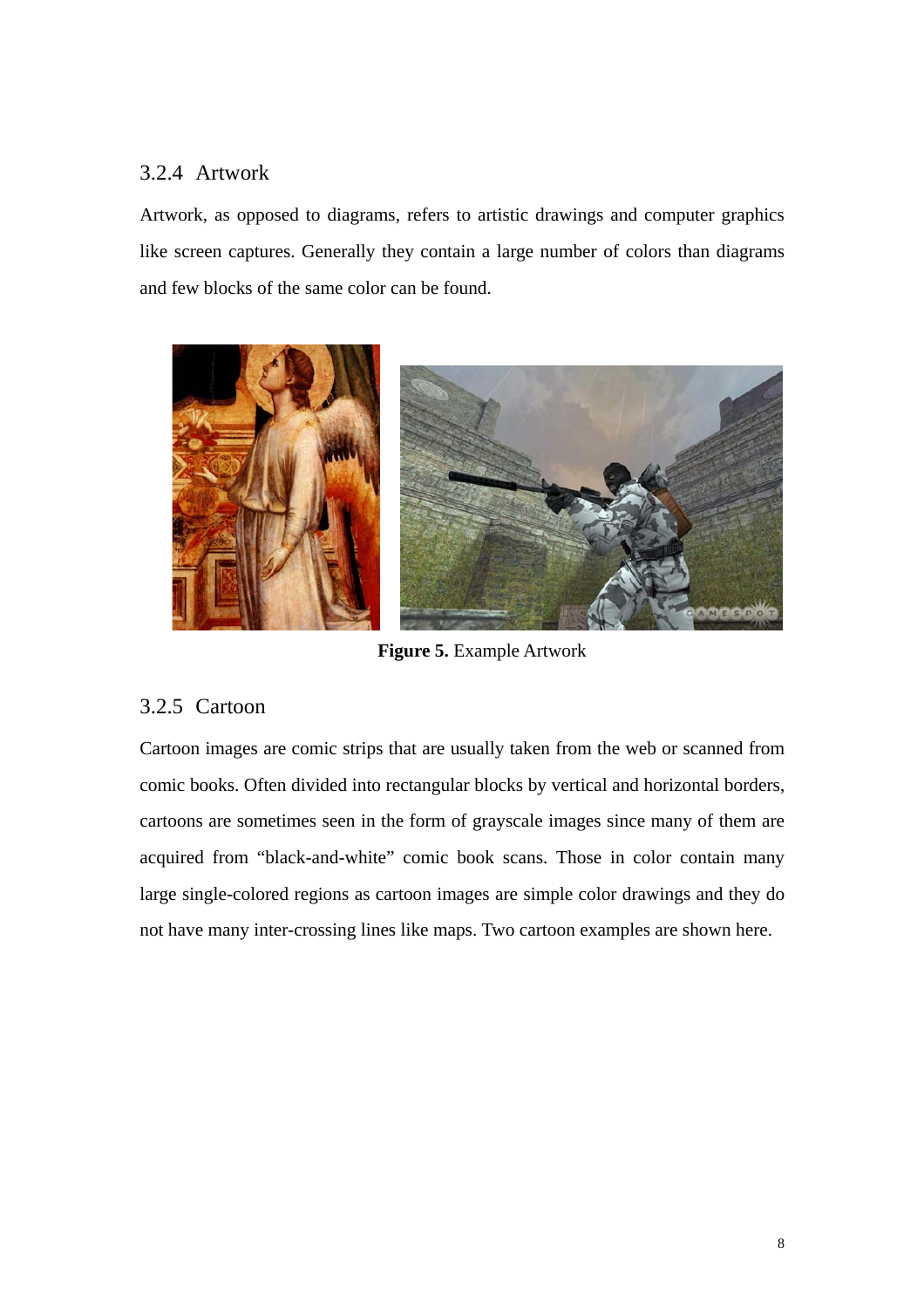



**Figure 6.** Example cartoon

# 3.3 A brief description of the system as a whole

As mentioned before, the proposed NPIC system relies on a machine learner and a large dataset to categorize images. A machine learning program called "BoosTexter", developed by ImageMagick<sup>TM</sup>, is used in this system. Basically, it works by first building up a decision tree of rules based on the training examples, and then, makes predictions on the testing examples. Each example is made up of a list of attribute values. Two types of attributes are used is this system, *i.e.* continuous attributes and textual attributes. For instance, image's height is a continuous attribute whose value might have some correlation with the image category. BoosTexter will first find a threshold, and then construct a rule, say, "images with height less than 100 pixels are likely to be icons".

To train BoosTexter, a large set of annotated images is needed. Some random 5000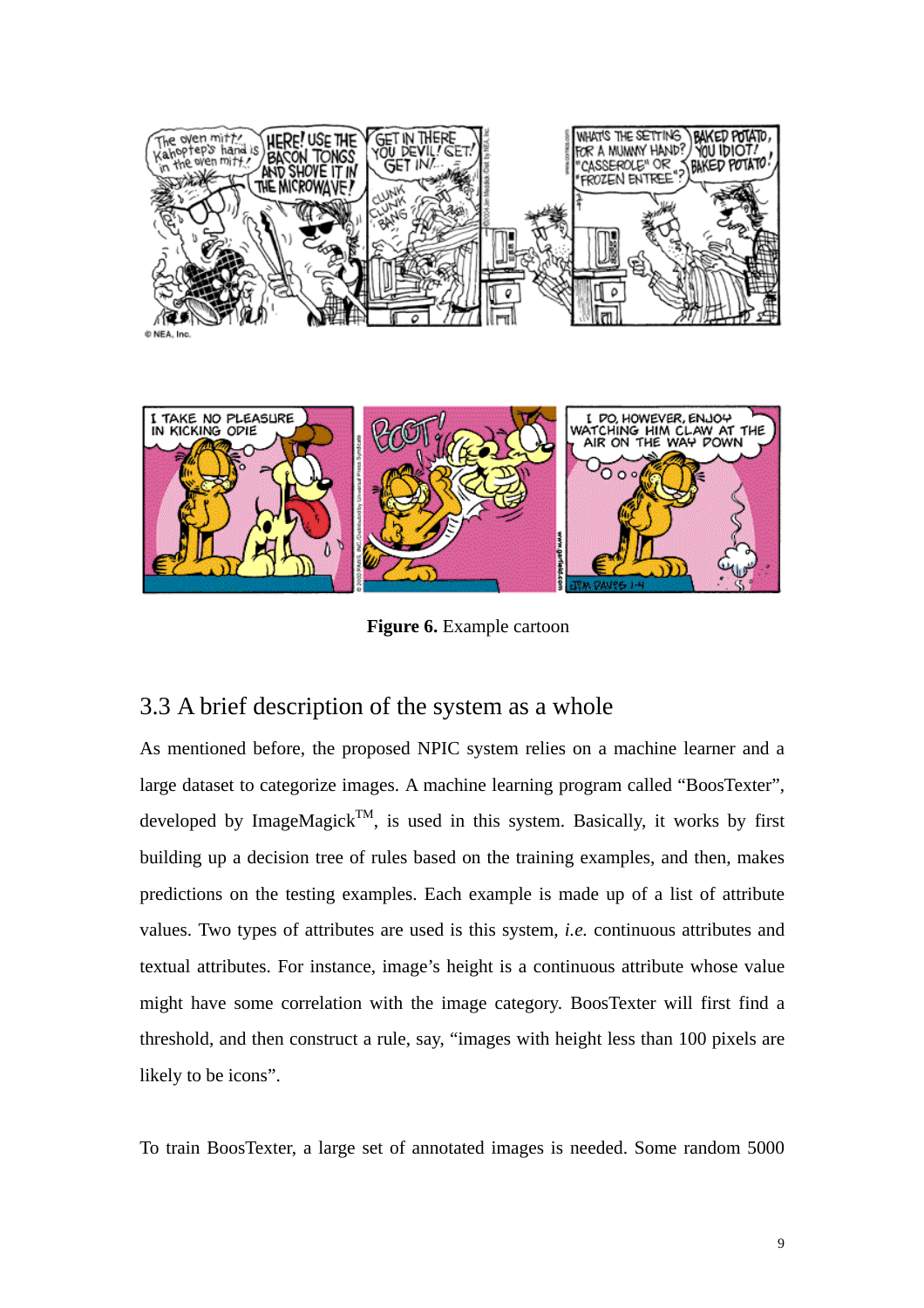images are acquired from Google image search<sup>1</sup>, which creates a noisy corpus that has not been pre-annotated by humans. This is to say, the categories of images as assigned by Google image search are used in the training and test data. A hypothesis is made in Section 3.6 and a reliability test is conducted in Section 5.1.

#### 3.4 Features used as classifiers

A detailed description of all image and textual features used in categorization is presented in the table below (Table 1). Although a total of 36 features are used by BoosTexter, some are just different representations of the same image property. For instance, three types of color encoding are used, *i.e.* RGB in six digit hexadecimal form (*e.g.* #fa3ce0), RGB truncated to three hexadecimal digits (#f3e for the same example) and hue value (308 for the same example). It is BoosTexter's task to decide which representation can be used to create a better classifier. This is further explained in the table below (Table 1).

| Feature name            |                    | Feature type <sup>2</sup> | Description                          |
|-------------------------|--------------------|---------------------------|--------------------------------------|
|                         | Image filename     | Text                      | Image filename without extension.    |
|                         | Filename extension | Text                      | e.g. jpg, gif, png, ico, etc.        |
|                         | File size          | Continuous $3$            | File size is expressed in terms to   |
| <b>Textual</b> features |                    |                           | bytes.                               |
|                         | Height             | Continuous                | Image dimensions in pixels.          |
|                         | Width              | Continuous                |                                      |
|                         | X-resolution       | Continuous                | Resolution represents the quality of |
|                         | Y-resolution       | Continuous                | an image and it is expressed in      |
|                         |                    |                           | pixels-per-inch.                     |
|                         | Comments           | Text                      | Few images have comments.            |

 $\frac{1}{1}$ 

<span id="page-14-1"></span><span id="page-14-0"></span> $1$  Refer to Chapter 4 for a detailed description on implementation.<br><sup>2</sup> The feature type here refers to the data type as used in BoosTexter.

<span id="page-14-2"></span><sup>&</sup>lt;sup>3</sup> Please note that the field type "continuous" here refers to set of real numbers.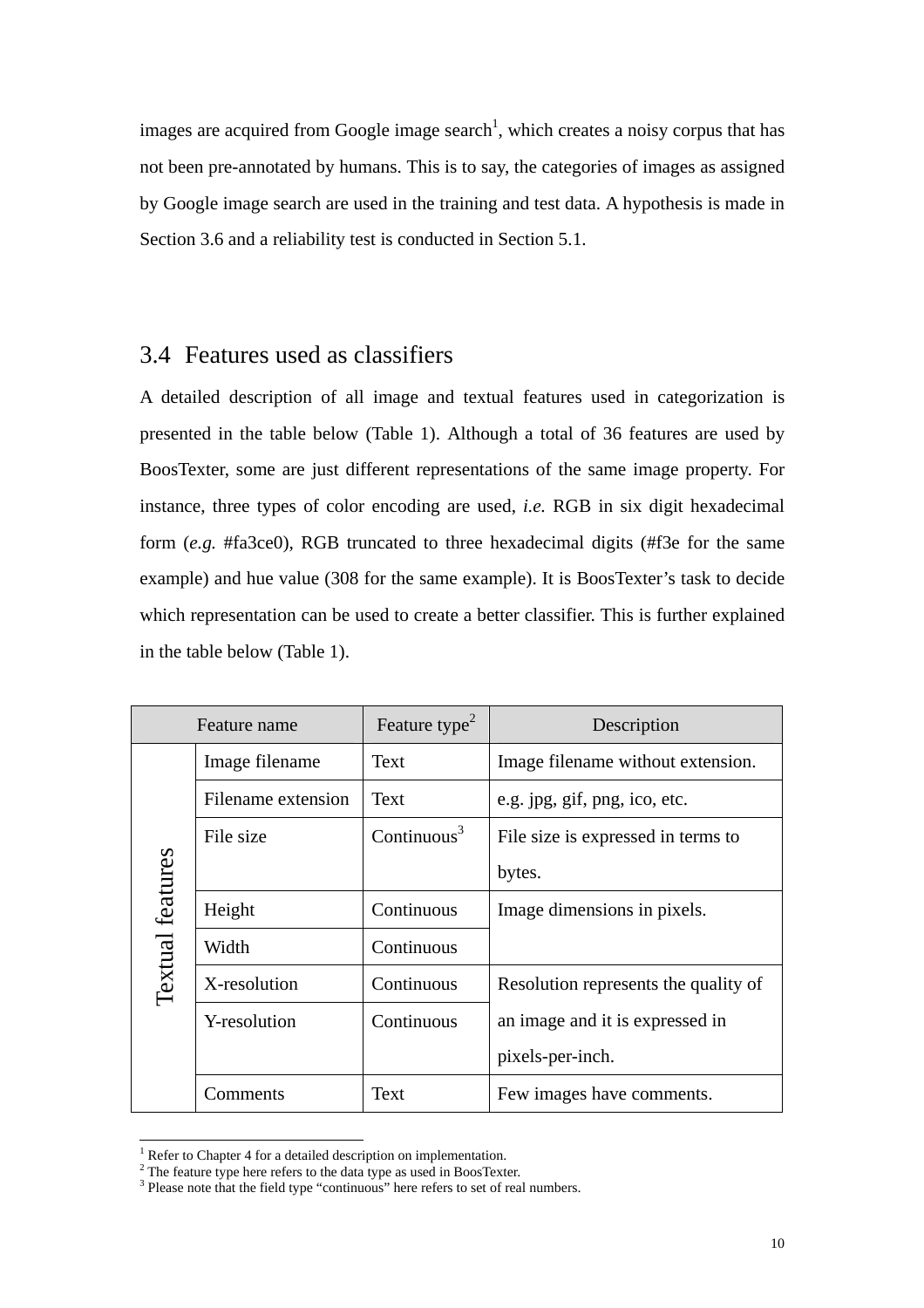|                | Image URL                    | Text        | URL of image where the image is              |
|----------------|------------------------------|-------------|----------------------------------------------|
|                |                              |             | found.                                       |
|                | Page URL                     | Text        | URL of webpage where the image               |
|                |                              |             | resides.                                     |
|                | Number of colors             | Continuous  | Number of distinct colors in an              |
|                |                              |             | image.                                       |
|                | Color depth                  | Continuous  | Number of bits used to represent one         |
|                |                              |             | of the three components of RGB,              |
|                |                              |             | e.g. color depth of 8 means 24               |
|                |                              |             | bits-per-pixel.                              |
|                | Interlace                    | Text        | e.g. none, plane                             |
|                | Background color             | Continuous/ | Each of these three features is              |
|                |                              | Text        | represented in three different forms,        |
|                | Matte color                  | Continuous/ | <i>i.e.</i> hex6 (text), hex3 (text) and hue |
|                |                              | Text        | (continuous) as described before.            |
| Image Features | Most prevalent               | Continuous/ | The former two are just used by              |
|                | color, c <sub>1</sub>        | Text        | BoosTexter to discover repeated              |
|                |                              |             | patterns, but the latter is                  |
|                |                              |             | hypothesized to possess similar              |
|                |                              |             | values for visually similar colors.          |
|                |                              |             | This will be elaborated in Section           |
|                |                              |             | 4.2.2.                                       |
|                | Fraction of pixels           | Continuous  | Equals to the number of pixels               |
|                | with $c_1$                   |             | having the prevalent color / total           |
|                |                              |             | number of pixels.                            |
|                | f1, fraction of              | Continuous  | The neighbor metric denoted in the           |
|                | pixels with the              |             | following four forms are used.               |
|                | neighbor metric <sup>1</sup> |             | $d1 =  r_1-r_2  +  g_1-g_2  +  b_1-b_2 $     |

<span id="page-15-0"></span><sup>|&</sup>lt;br>|<br>| <sup>1</sup> Neighbor metric is a measure of the color distance between two neighbor pixels (Lienhart and Hartmann, 2002).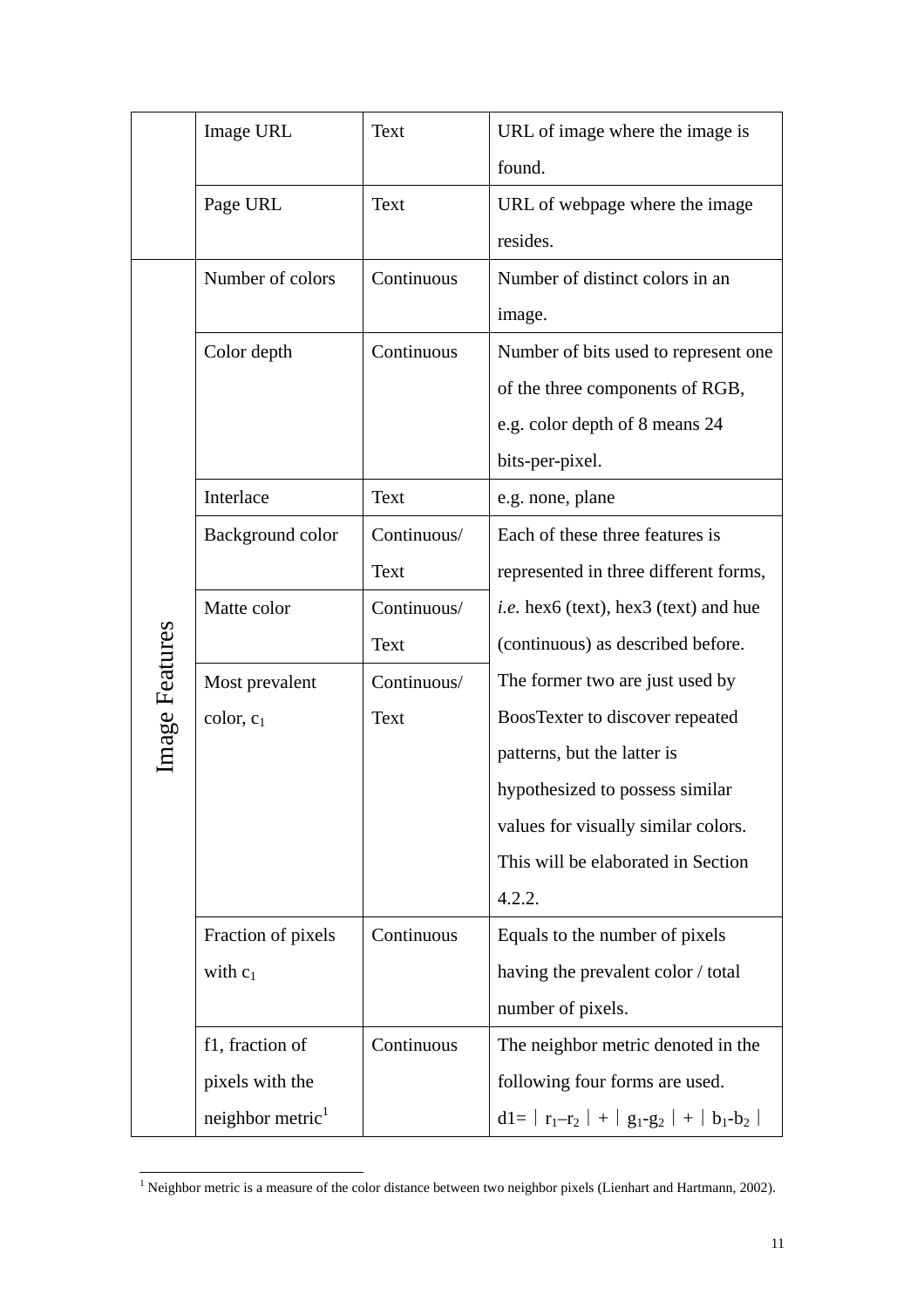| greater than zero            |            | $d2=  h_1-h_2  +  s_1-s_2  +  v_1-v_2 $         |
|------------------------------|------------|-------------------------------------------------|
|                              |            | $d3 =  h_1-h_2  +  s_1-s_2 $                    |
|                              |            | $d4 =  h_1-h_2 $                                |
| f <sub>2</sub> , fraction of | Continuous | Represented in similar formats as f1.           |
| pixels with the              |            | In this system, $\frac{1}{4}$ of the maximum is |
| neighbor metric              |            | chosen as the threshold because that            |
| greater than a high          |            | results in noticeable values of f2.             |
| threshold                    |            |                                                 |
| f1/f2                        | Continuous | The ratio between f1 and f2.                    |

**Table 1.** Description of features used in the system

All the text fields are tokenized into individual words by characters like "", " " and "-" that are common in filenames and URLs. For instance, a filename "Singapore\_map" is broken down into two words, "Singapore" and "map". This might make BoosTexter classify this image as map if BoosTexter, through constructing decision tree from a dataset, decides that the word "map" appearing in the filename field is a good indication to the category of maps.

It should be noted that for some images, certain features cannot be extracted (or are simply non-existent), in which case a blank ("") and a number zero are used for text and continuous fields respectively as a replacement. These features are essentially omitted in the resulting feature vector.

#### 3.5 An example feature vector

Comma-delimited feature vectors are used by BoosTexter as training data. In this section, an image found at http://home.planet.nl/~monstrous/image/tc\_torques.png is used as an example. Figure 7 shows the image in its full size.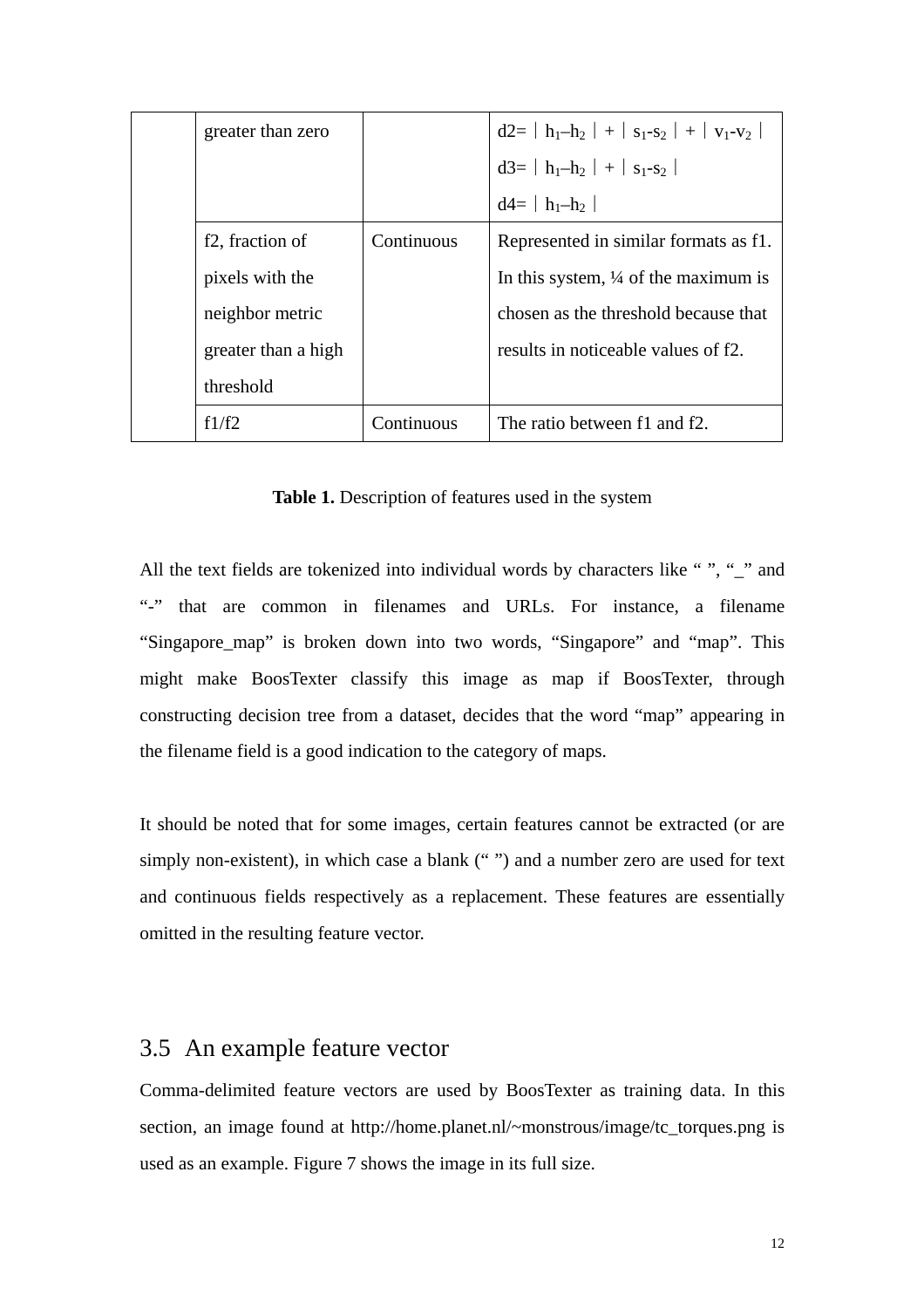

**Figure 7.** An image example, tc\_torques.png

The feature vector of the above image is shown in Figure 8. It can be seen that the fields conform to the order and format as described in Section 3.4. It can be observed that the fields are separated from one another by commas with the last field being the hypothesized category<sup>[1](#page-17-0)</sup>. In this example, the class "diagram" is assigned.

In addition, all the text fields in the feature vector have been tokenized and standardized to lower case. URLs (the second and third last fields) thus appear as a sequence of individual words.

<span id="page-17-0"></span><sup>|&</sup>lt;br>|<br>|  $1$  Refer to Section 3.6 for the hypothesis and Section 5.1 for a reliability test.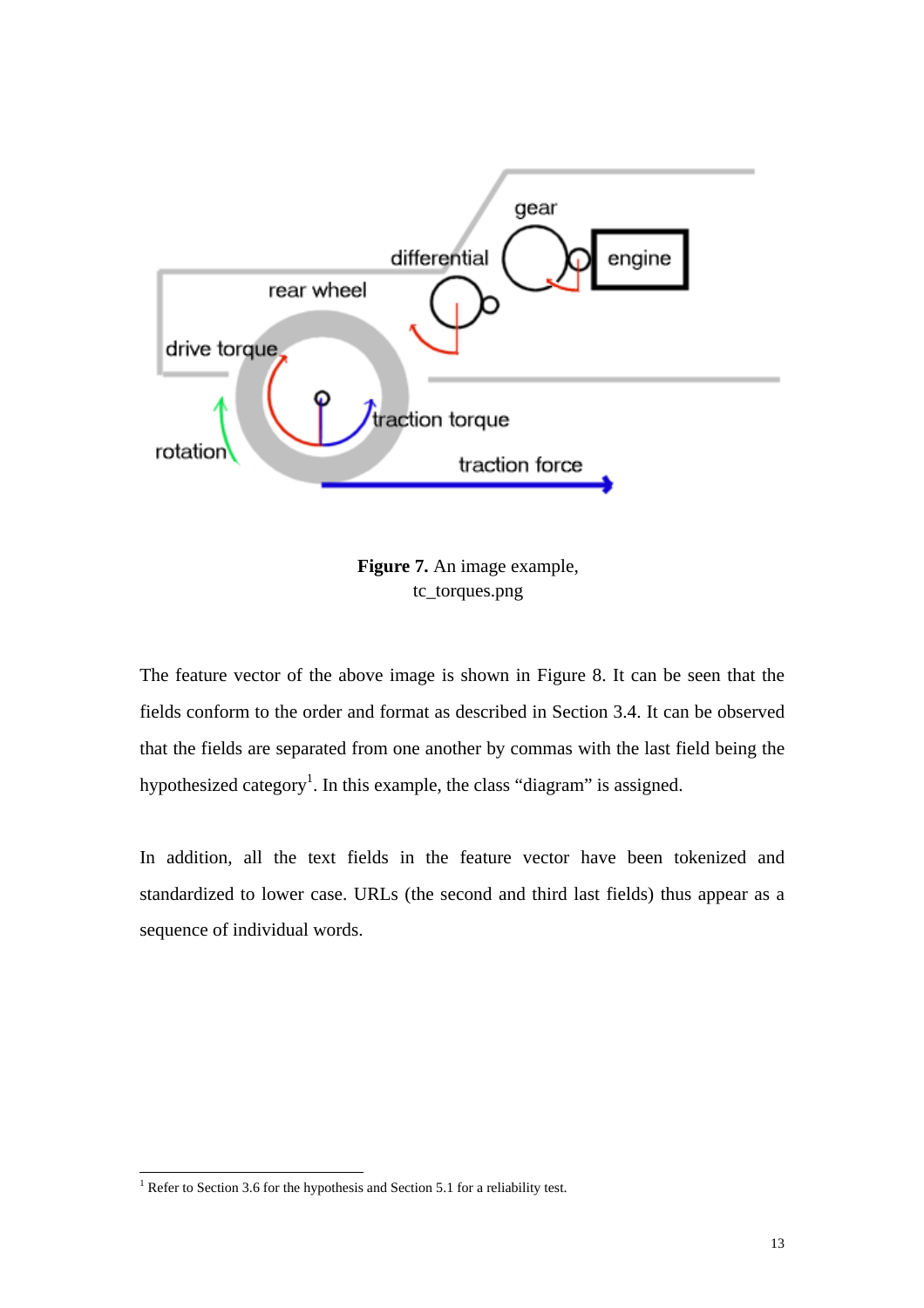tc torques, png, 19604, 266, 485, 28.34, 28.34, 660, png, 16, , 8, none, ffffff, fff, 300.00000, bdbdbd, bbb, 330.00000, fefefe, fff, 0, 0.84841, 0.91454, 0.91454, 0.91454, 0.92218, 0.02538, 0.02219, 0.03967, 0.05166, 0.02775, 0.02426, 0.04338, 0.05602, home planet nl monstrous image, home planet nl monstrous tutcar html, diagram.

> **Figure 8.** Content of the feature vector of image tc\_torques.png

#### 3.6 Hypothesis on classification based on Google image search

Since the NPIC system relies on machine learning to classify images, a large dataset is required. Fortunately, Google image search is a good source to obtain images based on the given queries despite the existence of some noisy data. For instances, image returned to queries like "Venn" or "chart" will probably be diagrams, though some might be noisy data, *e.g.* the photo of the mathematician John Venn might be returned.

An exception is the icon category. A large reliable source of icons has been found on the web<sup>[1](#page-18-0)</sup>, their classification is therefore 100% accurate, *i.e.* all the images downloaded (in a zip file) are icons.

However, as a large set of images are used in the system, it is unrealistic to expect each one to be manually annotated. Therefore, in the implementation of the system, it is hypothesized that images retrieved in this way conform to their actual classifications. A reliability test of this hypothesis is given in Section 5.1 where a small sample of images in each category is taken and manually annotated, and then the annotation results are compared with the categorizations given by Google. This test agrees with the hypothesis to a high degree of accuracy.

<span id="page-18-0"></span><sup>|&</sup>lt;br>|<br>|  $\frac{1}{1}$  http://www.wrclub.net/down/listdown.aspx?id=610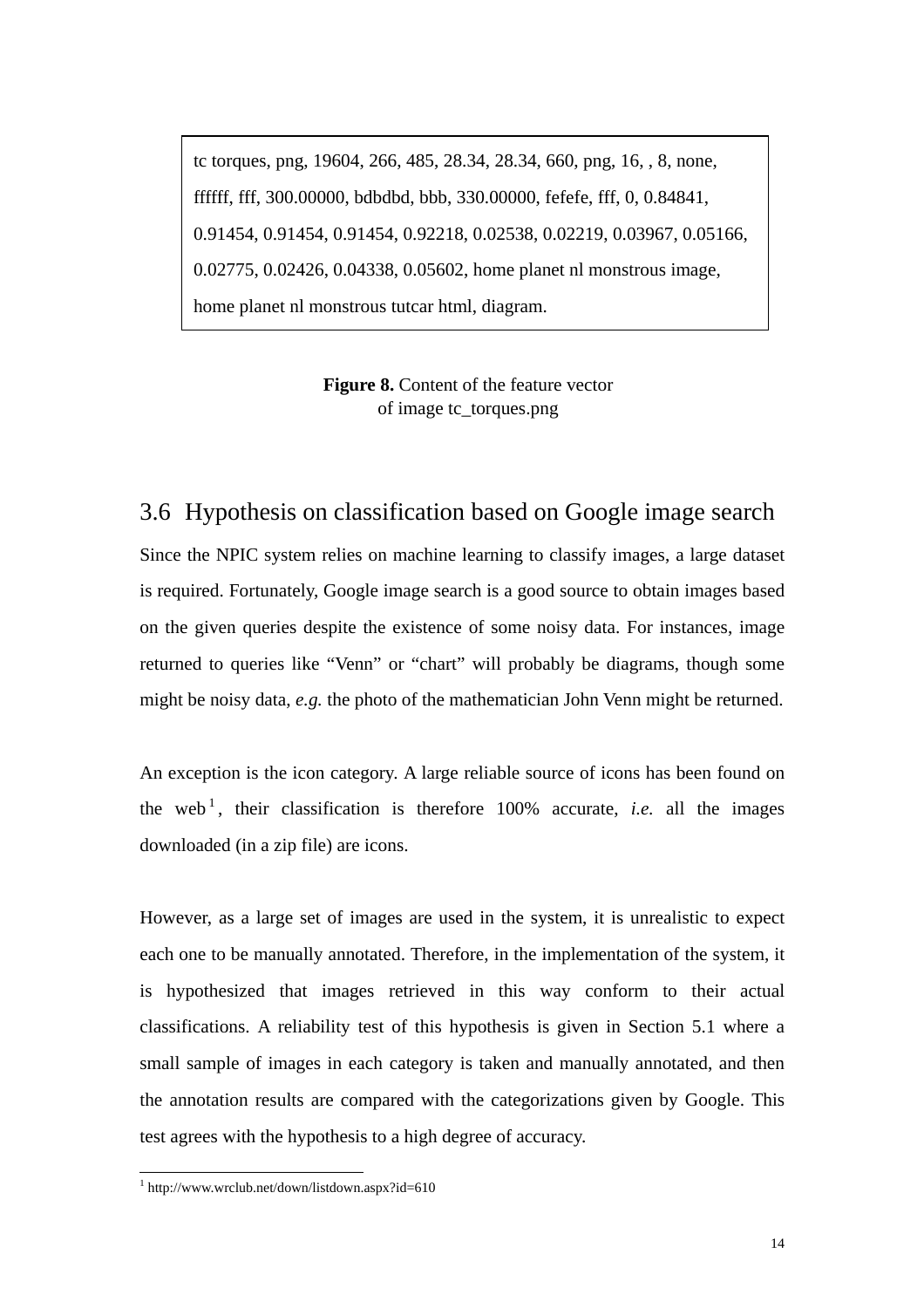4.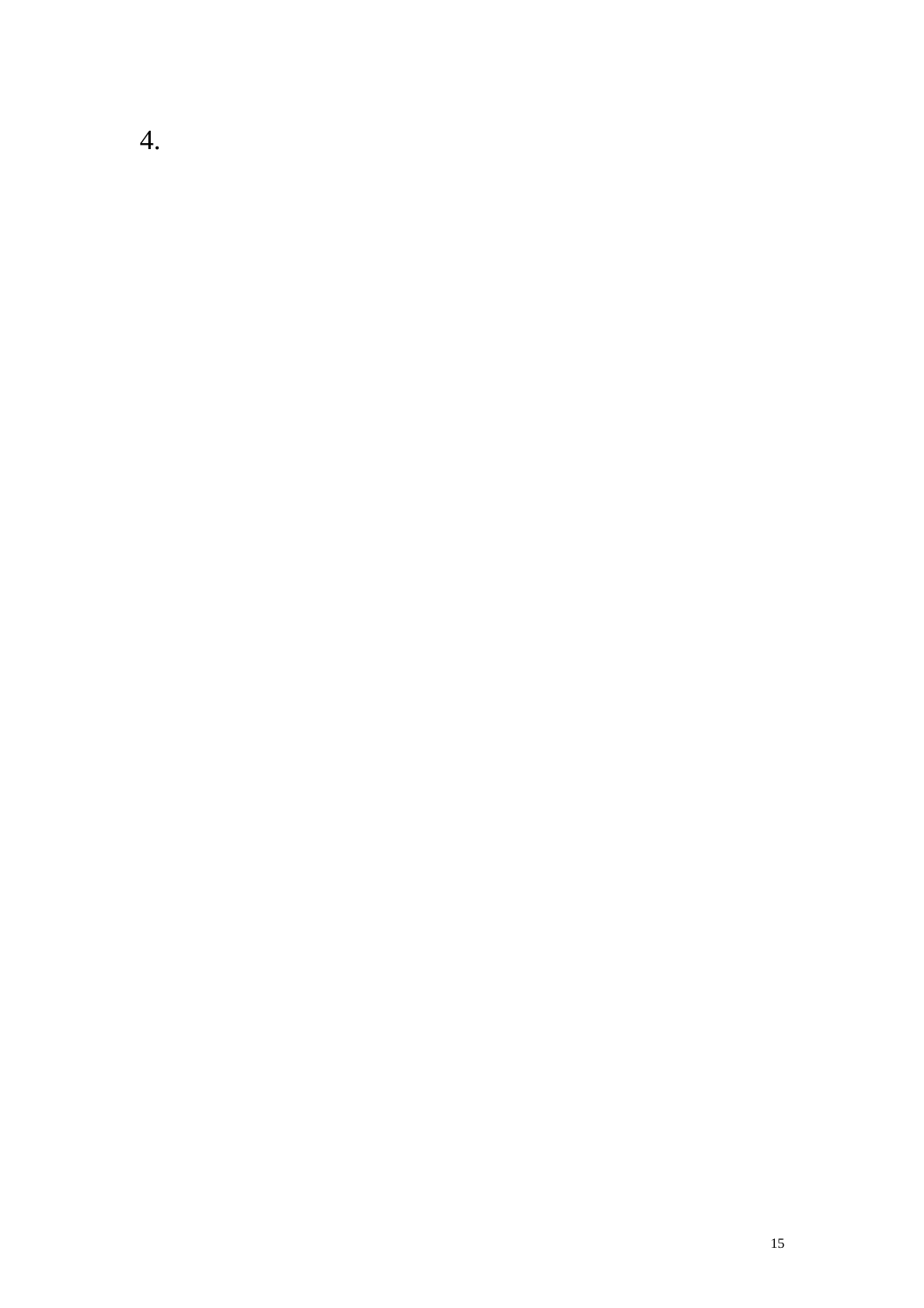# 4. System implementation and methodology

The NPIC system is broken down into three dependent modules, namely image retrieval, feature extraction and cross-validation. They will be discussed in the three consecutive sections, 4.1, 4.2 and 4.3 in detail.

# 4.1 Image retrieval using Google image search queries

The process of retrieving the 5000 images from Google is done in two stages.

First, image URLs and image page URLs are obtained from Google image search based on query keywords. Basically, I use an automated program to send out search keywords to Google as queries, and then it extracts the addresses of the image and the webpage from the returned search results. This process is repeated to retrieve more addresses. They will be saved in a file together with the category name. An example line is shown in Figure 9.

(garfield OR tintin OR archie) AND (comic OR cartoon) http://www.bregenznet.at/woal/grafik/g\_lauf0.gif http://www.bregenznet.at/woal/html3.html

#### **Figure 9.** An example of retrieved image and page URLs

As mentioned in Chapter 2, Google image search retrieves relevant images based primarily on textual features like image's filename, ALT tag and URL. However, image category-indicating words do not always appear in these textual features. For example, a cartoon whose filename is "garfield.jpg" found at http://www2.udec.cl/~fcardena/graf/garfield.jpg will be not returned by searching keyword "cartoon" though that image is indeed one.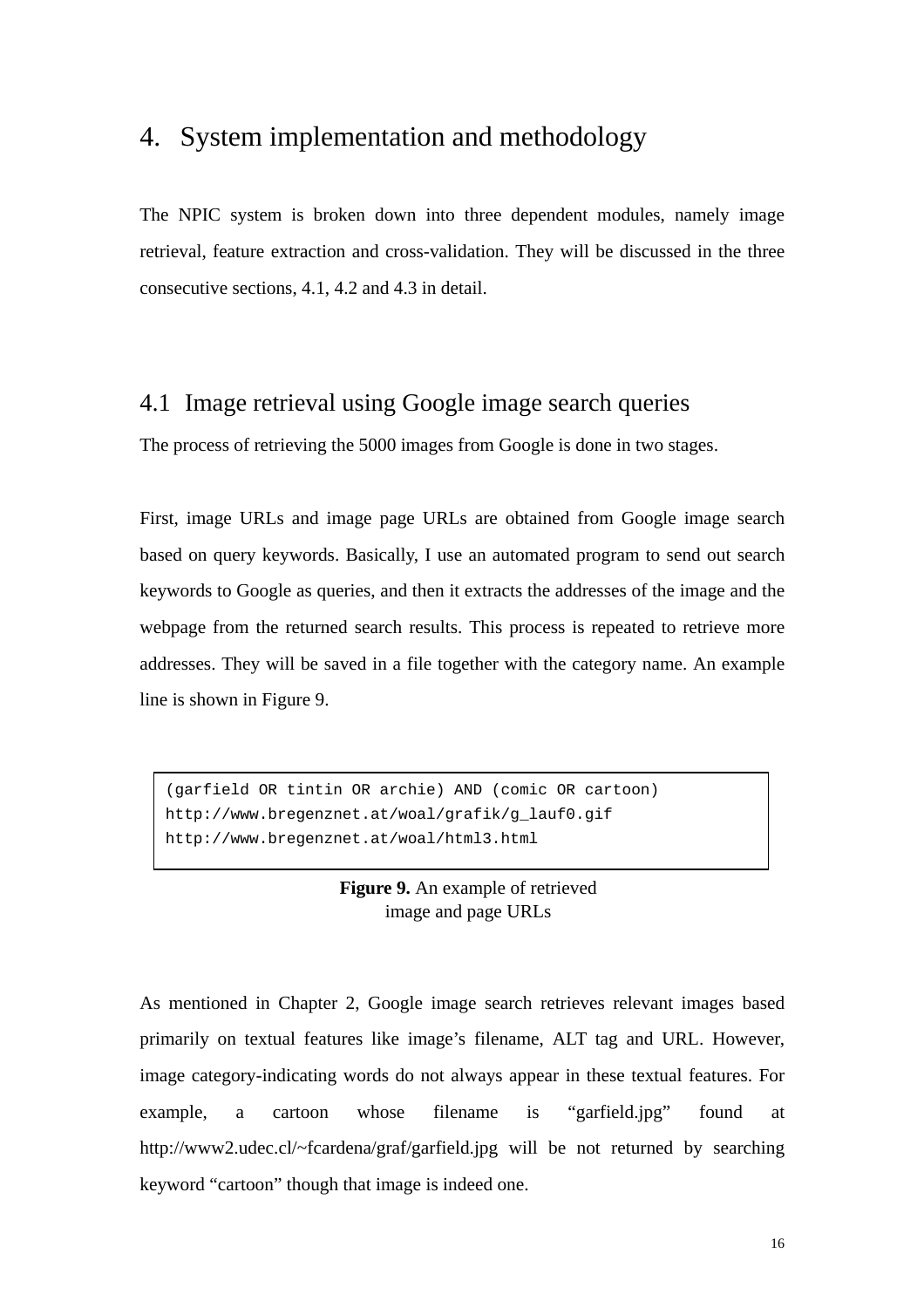Therefore, to extend the range and variety of retrieved images, keywords that are correlated with categories are used. For instance, the word "Venn" is often used to refer to a particular type of logic diagram, and images returned to this query may not contain the word "diagram" in any of its textual features. Searching using these keywords is likely to slightly decrease the test accuracy of the resulting system, as the category name  $(e.g.$  "diagram") – a word that is likely to discriminate images of its selfsame category – does not appear in the feature vector. However, this makes the system more robust: such a modification makes the system less dependent on instances drawn only from these category names. This extends system coverage so that it has a better chance of performing well when tested on random images. Table 2 lists some of the keywords used during image searching and retrieval. After the completion of this first stage, I have a list of URLs from Google that indicate the location of images that contain the respective image search keywords.

| Category | Examples keywords                                              |  |  |  |
|----------|----------------------------------------------------------------|--|--|--|
| Map      | "(world OR city OR street OR topographic) AND map",            |  |  |  |
|          | "floor plan", "carte" (French word for "map"), "ditu"          |  |  |  |
|          | (Chinese word for "map")                                       |  |  |  |
| Diagram  | "diagram", "pie chart", "Venn", "graph"                        |  |  |  |
| Artwork  | "artwork", "painting", "artistic drawing"                      |  |  |  |
| Cartoon  | "cartoon", "comics", "Garfield", "Calvin and Hobbes"           |  |  |  |
| Icon     | Icons are not obtained from Google image search <sup>1</sup> . |  |  |  |

#### **Table2.** Categories and keywords used in searching

The second stage involves the downloading of the images given their URLs. I retrieve all images that can be accessed (a timeout parameter set to 5 seconds as some URLs

<sup>|&</sup>lt;br>|<br>| <sup>1</sup> Icons were obtained from http://www.wrclub.net/down/listdown.aspx?id=610.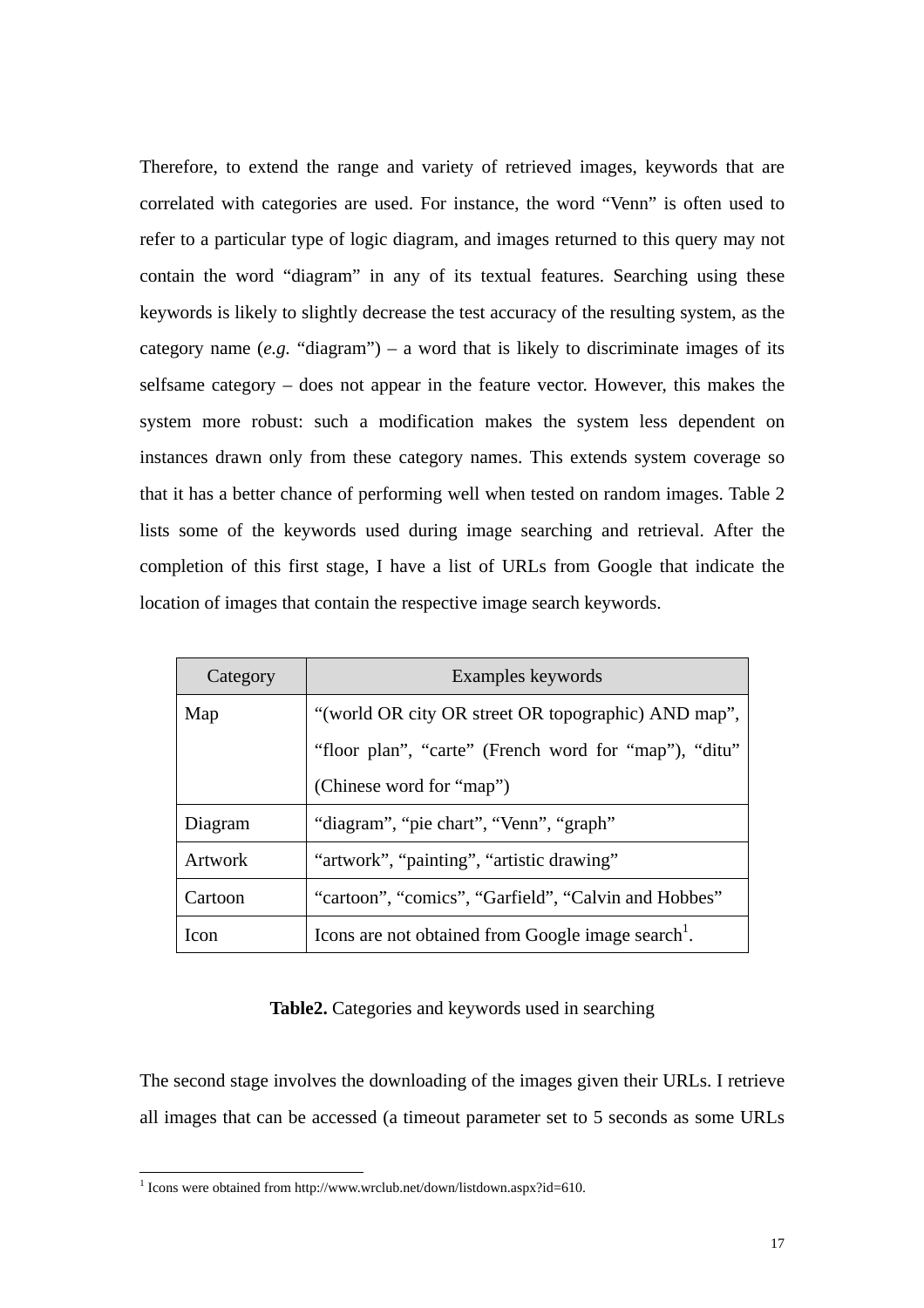are broken and cause the program to stall for a long time before continuing).

Downloaded images are assigned a unique identifier and saved. I store the identifier and other information, like image and page URLs, along with the category names in a mapping file. An example line from the mapping file is shown below.

1699 tc\_orques.png http://home.planet.nl/~monstrous/image/tc\_torques.png http://home.planet.nl/~monstrous/tutcar.html diagram

#### **Figure 10.** An example matching file entry

#### 4.2 Feature extraction methodology

Various features are extracted from the images using programs contained in the ImageMagick and Perl libraries.

#### 4.2.1 Extraction of textual features using "identify"

<span id="page-22-0"></span>ImageMagick is a robust collection of tools and librari[es](#page-22-0) that can be used to manipulate images in various formats. The "identify" program (with *-verbose* option on) describes the characteristics of images and outputs them in a simple text format. For example, running *-verbose* on the image "middle\_east\_95.jpg" yields the information presented in Figure 11. I extract the image feature values from the output and canonicalize them where necessary (e.g., "10kb" and "1.2mb" are converted to "10240" and "1258291" respectively).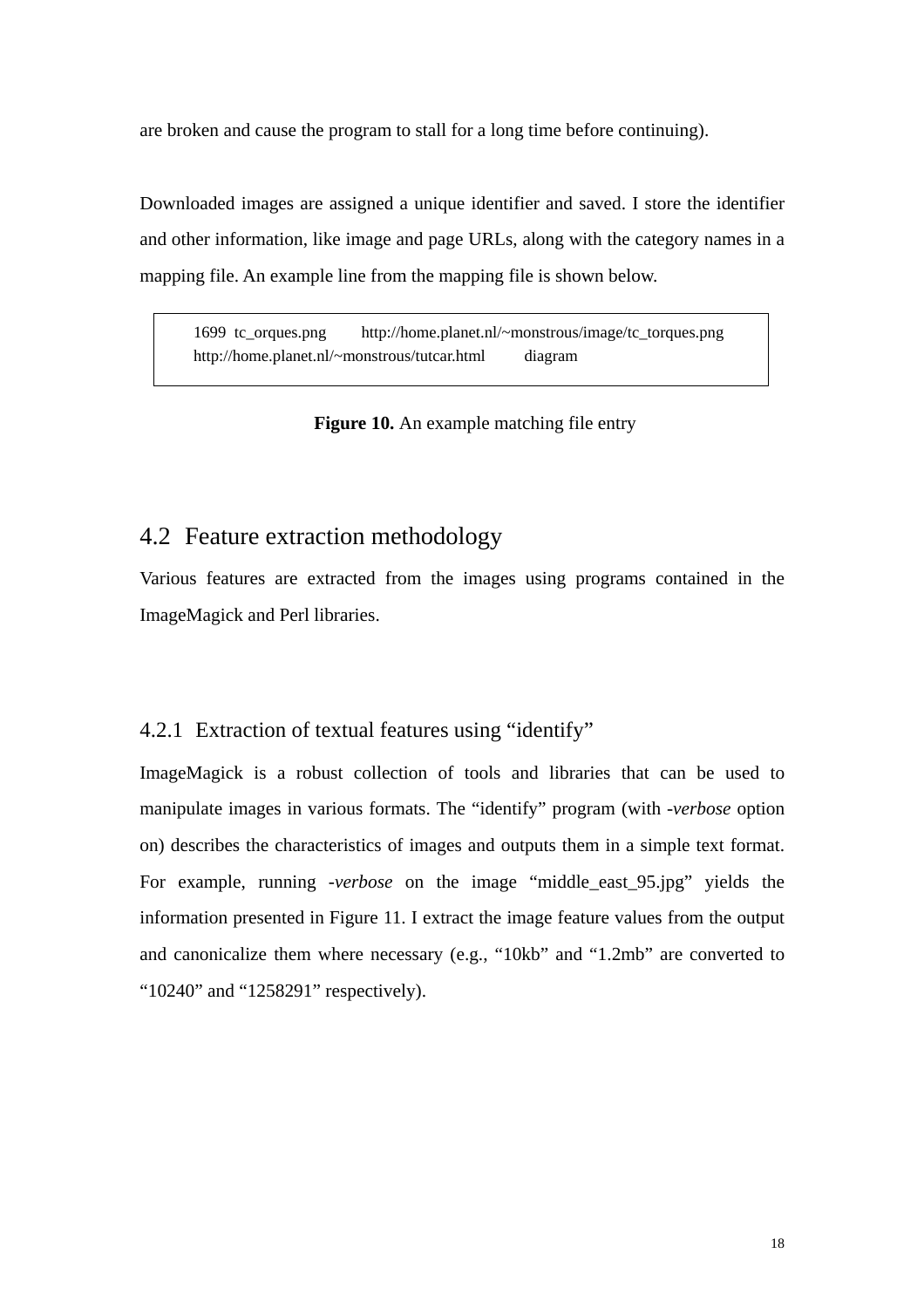Image: middle\_east\_95.jpg Format: JPEG (Joint Photographic Experts Group JFIF format) Geometry: 1443x1699 Class: DirectClass Type: true color Depth: 8 bits-per-pixel component Colors: 261308 Profile-iptc: 424 bytes Resolution: 200x200 pixels/inch Filesize: 423.3kb Interlace: None Background Color: grey100 Border Color: #DFDFDF Matte Color: grey74 Dispose: Undefined Iterations: 0 Compression: JPEG Tainted: False User Time: 0.180u Elapsed Time: 0:01

**Figure 11.** Output of *identify -verbose* 

# 4.2.2 Extraction of color features using Image:: $Xpm<sup>1</sup>$

Other image features are derived from another utility, Image::Xpm, a widely-available perl library. This module enables accessing xpm image pixels given a pair of x and y coordinates. It makes possible the traversal of all pixels of an image through simple looping.

Image::Xpm accepts only images in xpm format. I store a converted copy of an image in xpm format for this purpose. With the Image::Xpm library it is easy to find the most prevalent color,  $c_1$ , by keeping a color counter for each unique color found in the target image and returning the color with the maximal count.

 $1$ <sup>1</sup> The motivation to introduce some of the image features described in this section is due to Lienhart and Hartmann (2002).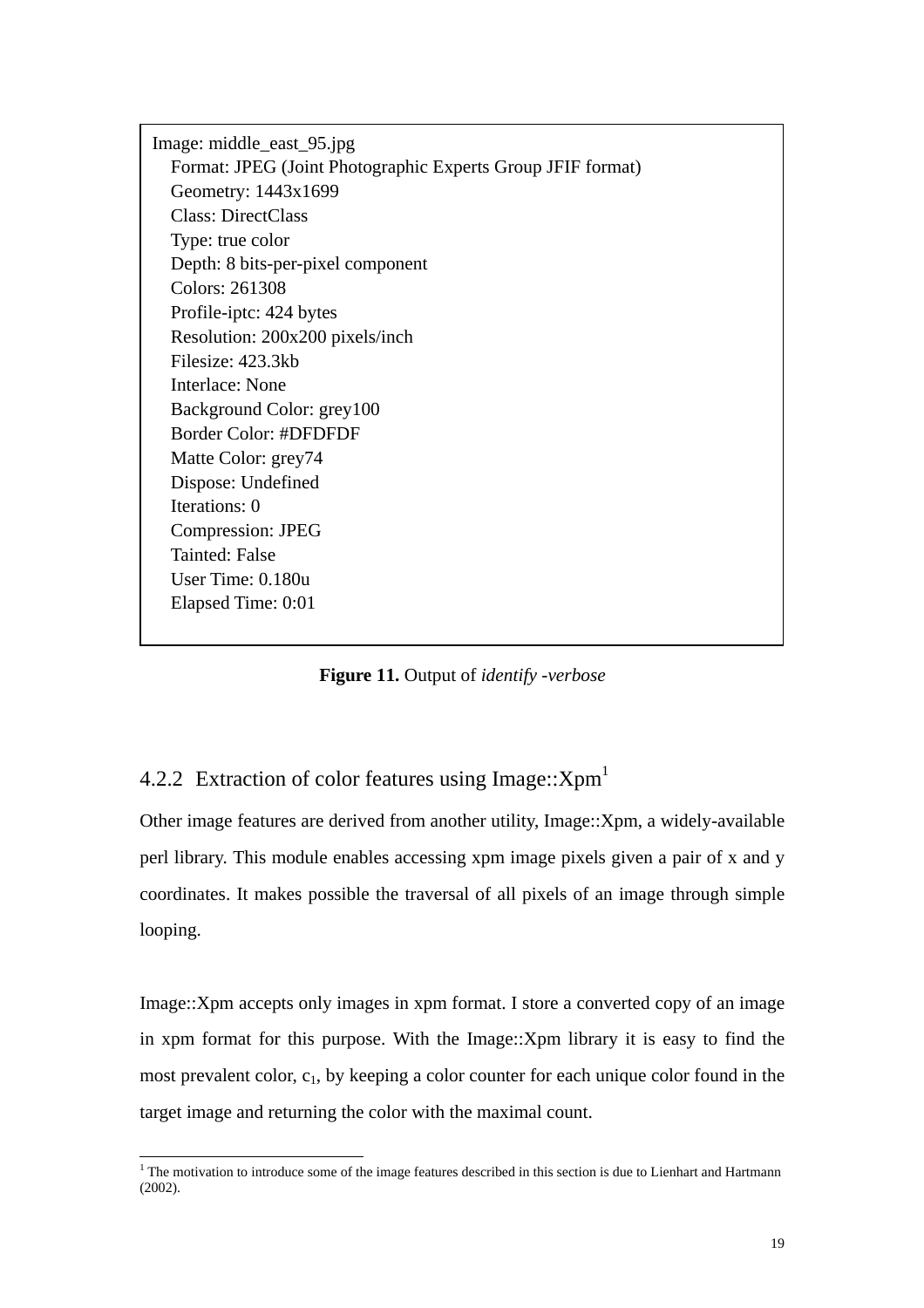Calculating features f1, f2 is more complicated. As explained in Table 1, I define the neighbor metric to be the color distance between two neighboring pixels. Four different forms have been proposed to calculate it, as shown in Figure 12. f1 and f2 are the fractions of pixels in the image with a distance metric greater than zero and 3/4 of the maximum achievable distance respectively.

```
d1=|r_1-r_2|+|g_1-g_2|+|b_1-b_2|d2=∣h<sub>1</sub>–h<sub>2</sub> | + | s_1-s_2 | + | v_1-v_2 |d3=∣h<sub>1</sub>–h<sub>2</sub> | + | s<sub>1</sub>-s<sub>2</sub> |d4=∣h_1–h_2∣
where r = red, g = green, b = blue, and
            h = hue, s = saturation, v = value
```
**Figure 12.** Four ways to calculate the distance metric

In the process of calculating f1 and f2, a total of  $w(h - 1) + h(w - 1)$  comparisons have to be made since the distance between each pair of neighboring pixels has to be evaluated, where *w* and *h* are the width and height of the image re[sp](#page-24-0)ectively. As depicted in the figure below, 12 comparisons have to be made for a three-by-three image.



<span id="page-24-0"></span>**Figure 13.** 12 comparisons have to been made for a three-by-three image.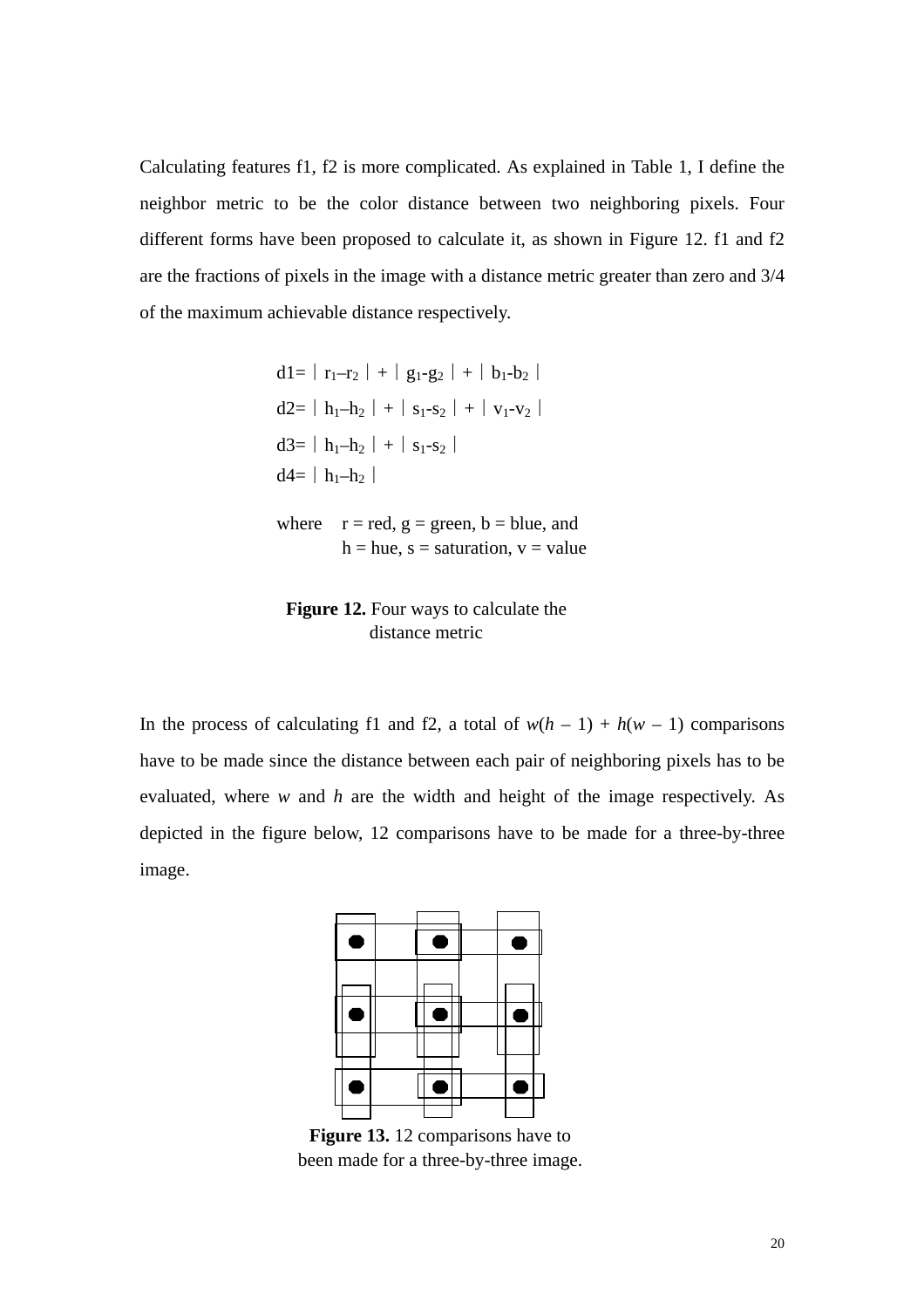The standard RGB format is normally used to represent the color of a pixel, and is usually expressed as a six-digit hexadecimal number. Each of the three primary colors, *i.e.* red, green and blue, is represented by two hexadecimal digits. However, the problem arises when comparing colors of different pixels represented in RGB format. For example, we have three pixels with colors #FFFFFF (white), #FFFFFC (grey, but almost white) and #000000 (black). If they are simply taken as text field entries, the information that the first pixel has a very similar color as the second than the third is lost. This is because that these three values are mere encodings of colors, and BoosTexter is only able to find out a pattern if repeated values are detected.

On the other hand, if a color is to be represented in a one-dimensional scalar, what value should be used to represent the visual differences of different colors? The scheme whereby the scalar is calculated by adding up each of the three RGB values is does not prove to be a good. The two color encodings #0000FF and #FF0000 have exactly the same scalar value, *i.e.* 255, under this scheme despite the fact that they are visually very different because the first one is blue whereas the second one is red.

After some investigation into different color encoding schemes, the HSV color space scheme seems to be a suitable choice. This scheme defines a color using three different axes, *i.e.* hue, saturation and value. They are defined as follows<sup>1</sup>:

- $\triangleright$  Hue refers to a particular color within the visible spectrum, as defined by its dominant wavelength. Its value ranges from 0 to 360, and two pixels with similar hue values have similar colors as perceived by human beings.
- $\triangleright$  Saturation refers to the intensity of a specific hue. It is based on the color's purity, *i.e.* a highly saturated hue has a vivid intense color, while a less saturated hue appears more muted and grey. With no saturation at all, the hue becomes a shade of grey. Its value ranges from 0 to 1 as defined in the system.

<sup>|&</sup>lt;br>|<br>|  $1$  Definitions quoted from www.wordiq.com/definition/HSV\_color\_space.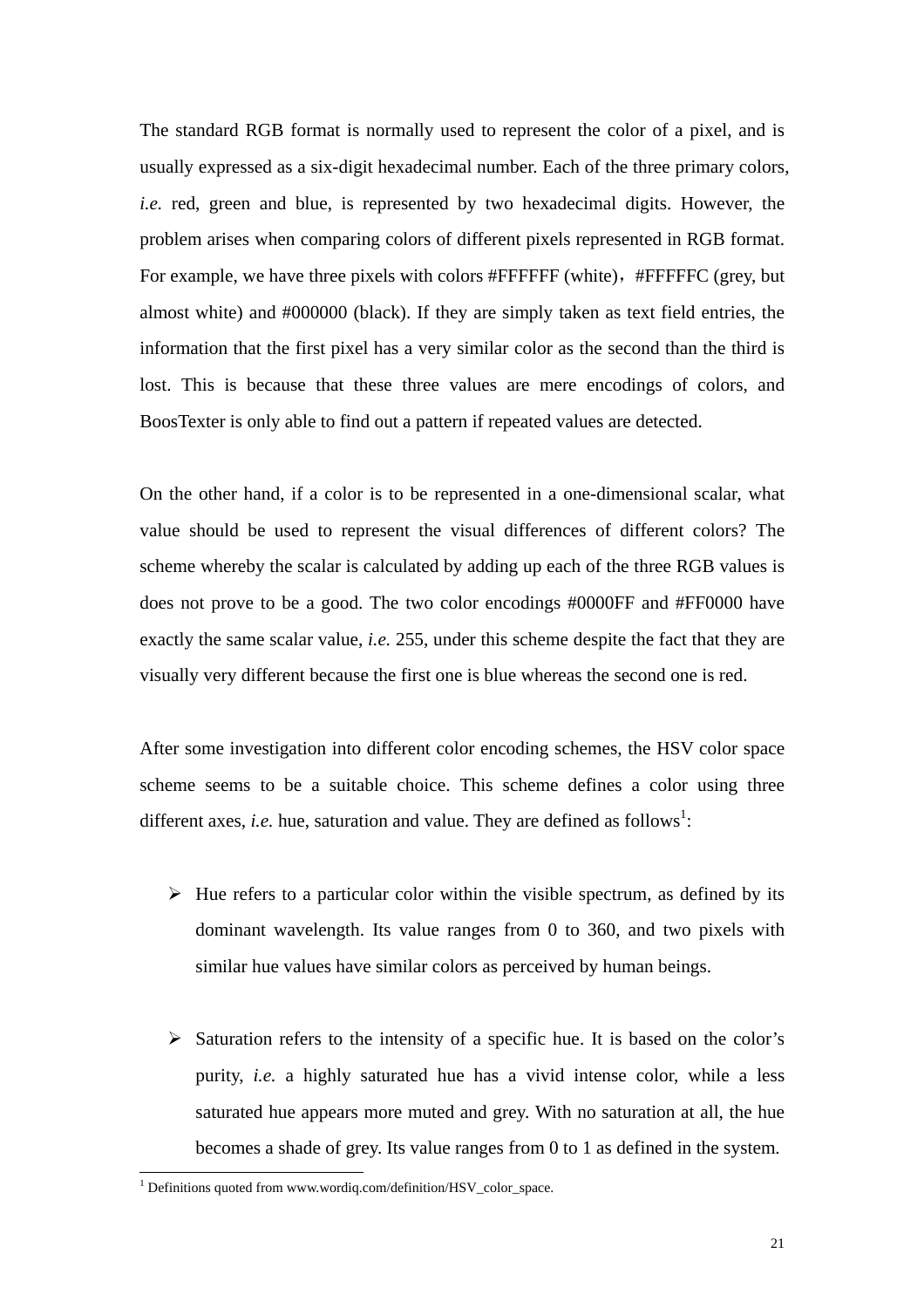$\triangleright$  The third coordinate, "value", is the brightness of a color. For example, the yellow color is brighter than the blue color, so it has higher "value" than blue. The "value" ranges from 0 to 1 as well.

During feature extraction, some of the output obtained from Image::Xpm is in RGB, and a conversion to HSV is made possible via the library Graphics::ColorObject. As shown in Figure 14, in the three-dimensional color space cone, the nearer any two chosen points, the more similar their colors are. However, compacting the three coordinates, H, S and V into a single scalar is non-trivial and beyond the scope of this project. On the other hand, hue, among the three components of HSV, gives the best measure of a color, hence, many features, like background color and the most prevalent color, are represented using hue values.



**Figure 14.** HSV color space cone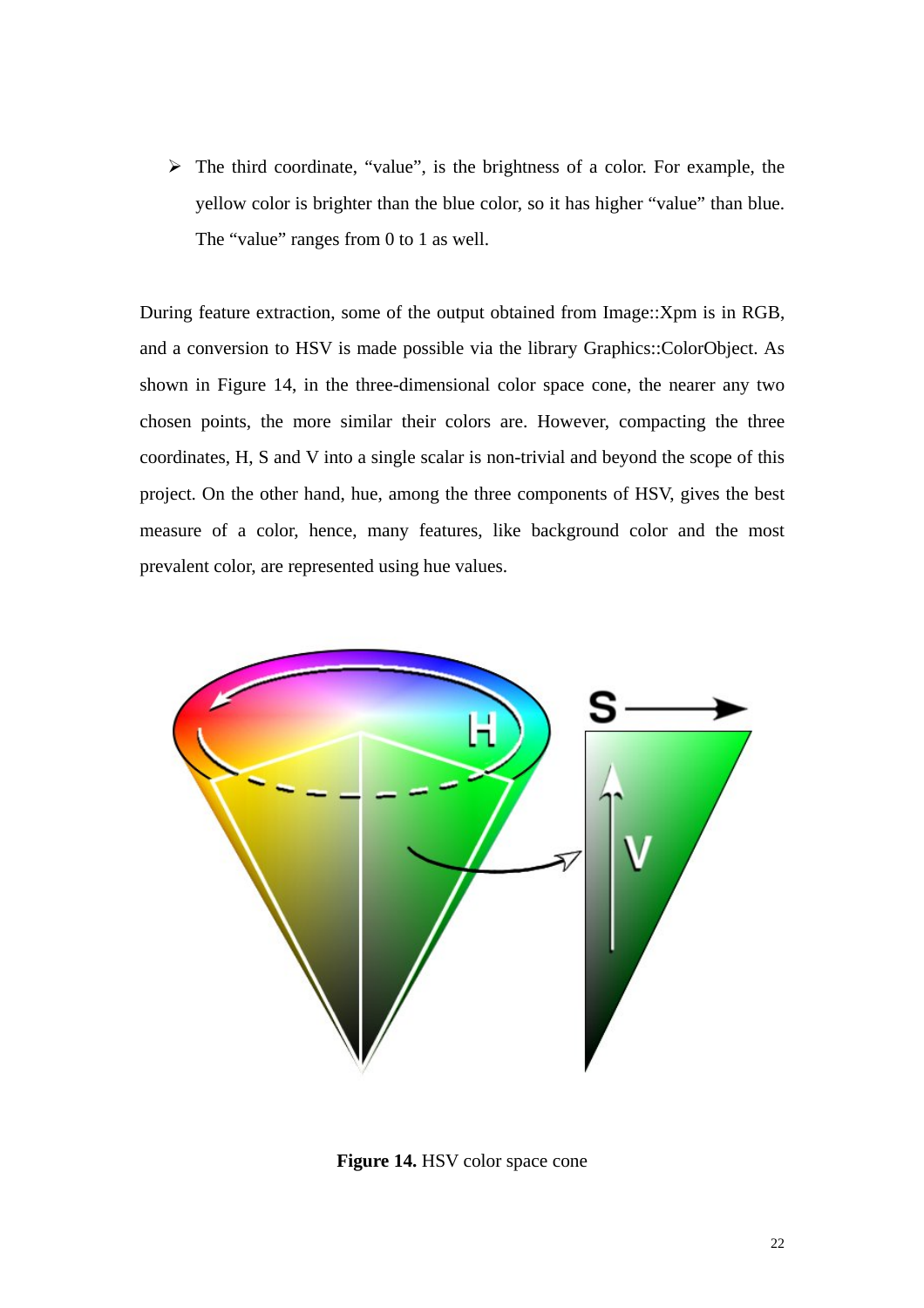A difficulty has been encountered in the processing of image feature extraction when pixel colors are returned from the Image::Xpm module in different forms. Some are in six-digit hexadecimal format whereas the others are expressed by color names, e.g. grey100. This inconsistency is resolved by using a matching table that maps colors from one format to another.

#### 4.3 Cross validation

After the feature vectors of all the 5000 images have been calculated, a decision tree is built by machine learning. As mentioned above, I chose to use the BoosTexter decision list algorithm. It uses strong hypothesis file (.shyp) to store the list of weak classifiers and their weights that it has generalized from the training data.

Cross validation is employed in the testing process. The basic idea of cross validation is to obtain more accurate estimations about how well the machine learner predicts unseen data. This is done by setting aside some fraction of the known data and using it to test the prediction performance of the hypothesis induced from the remaining data. K-fold cross-validation means that k-experiments are run, each time setting aside a different 1 / k of the data to test on. The final average results reflect more stable performance measures than any single split of the labeled data into training and testing data.. An algorithm is illustrated in Figure 15.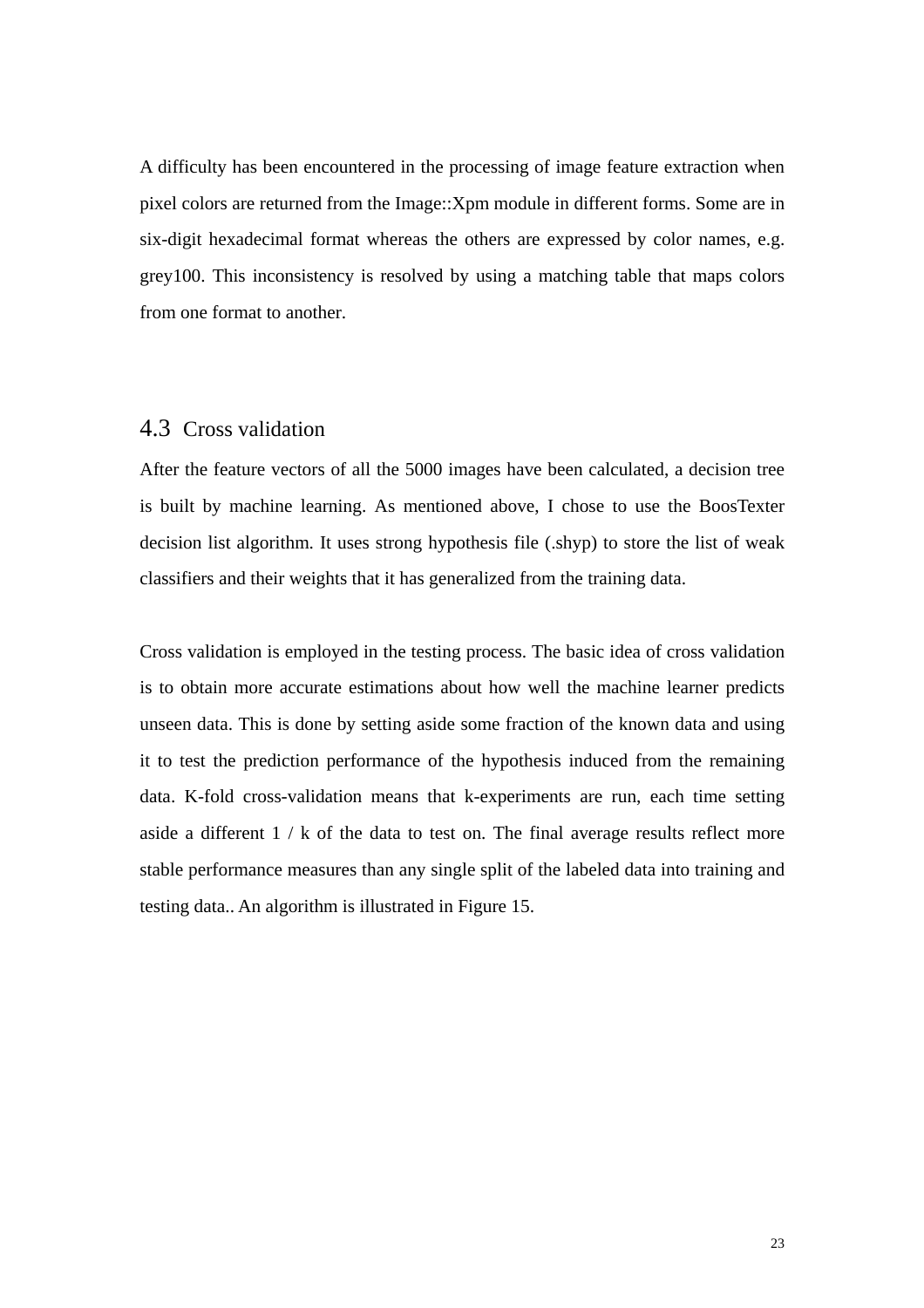- 1. Given N examples, divide them into k equal portions, each portion containing roughly equal number of examples in each category.
- 2. Repeat for  $i = 1$  to k
	- a) Put i-th portion into the BoosTexter test file.
	- b) Put the rest of the N examples into the training file.
	- c) Run BoosTexter.
	- d) Retrieve the test accuracy for each boosting round.
- 3. Find the average test accuracy of each boosting round across the k-runs.
- 4. Output the best average test accuracy across different boosting rounds.

**Figure 15.** Algorithm for cross validation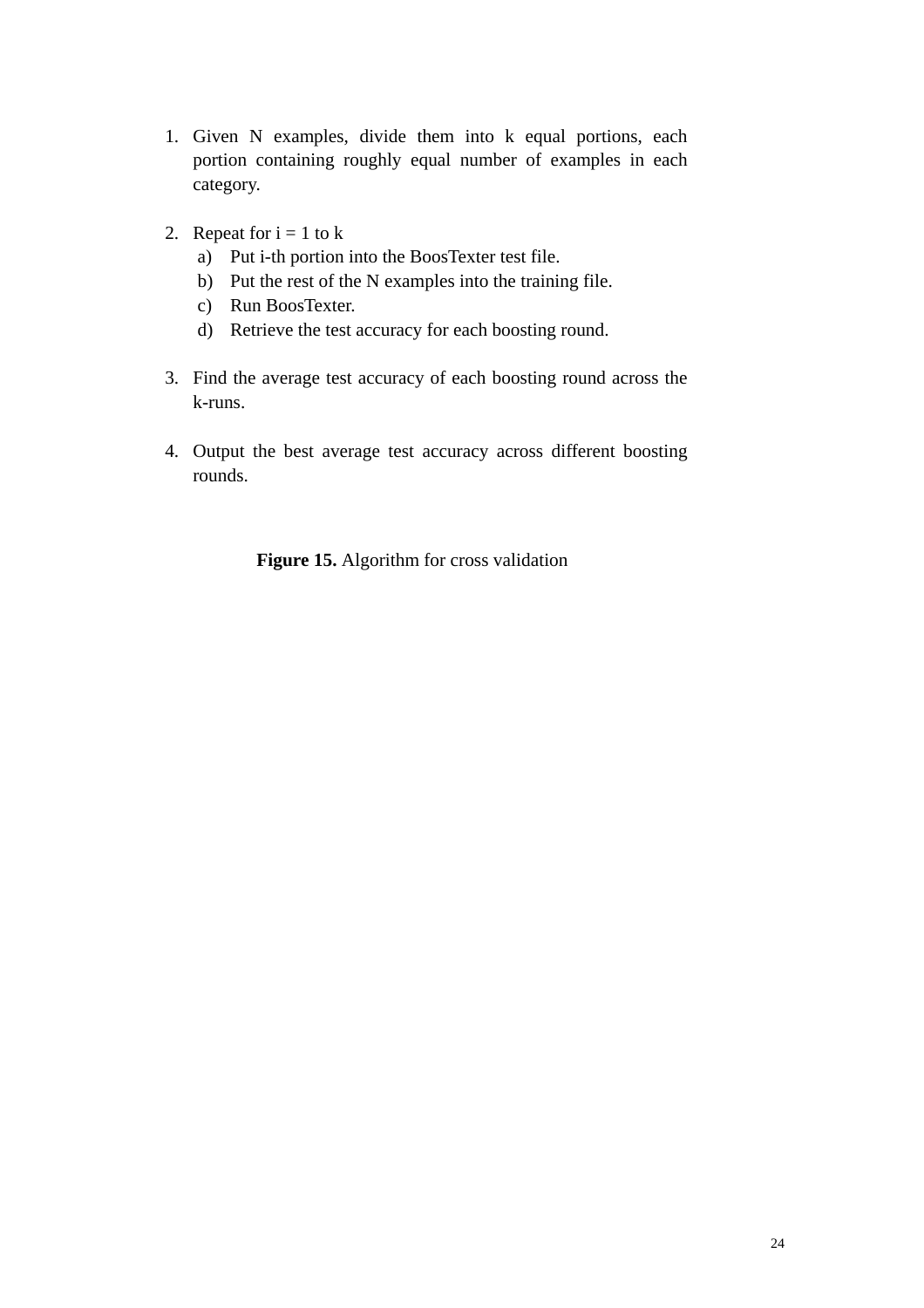# 5. Evaluation and testing

In all experiments reported in this thesis, I have used 5-fold cross validation. In evaluating my NPIC system, the following three questions are of special interest:

- 1) How does the test accuracy change with increasing data size?
- 2) How does the test accuracy change with different set of text/image features?
- 3) What are the features that are most frequently used by BoosTexter in building the strong hypothesis? And what are words (for text fields) and threshold values (for continuous fields) that are selected by BoosTexter?

The above three questions will be addressed in Section 5.2, 5.3 and 5.4 respectively. A series of testing are carried out while the noisy corpus automatically retrieved from Google image search, *i.e.* the 5000 images, is used as the training/testing dataset. Therefore, Section 5.1 describes a test that is conducted to check how accurately image categories are constructed by Google.

# 5.1 Reliability of Google image retrieval

In Section 3.6, the image categories I constructed using Google image search were hypothesized to be accurate. I manually annotated a subset of these images and assess the reliability of using Google as a substitute. To do this, a small sample of 200 images, of which 50 are from each category (except "icon", because all icon images are acquired from a large reliable source found on the web<sup>1</sup>, and therefore there is no need to test for its accuracy which is guaranteed to be 100%) is taken from the set of 5000 images. The number of correctly categorized images are recorded and shown in Table 3.

<sup>|&</sup>lt;br>|<br>|  $<sup>1</sup>$  See Section 3.6.</sup>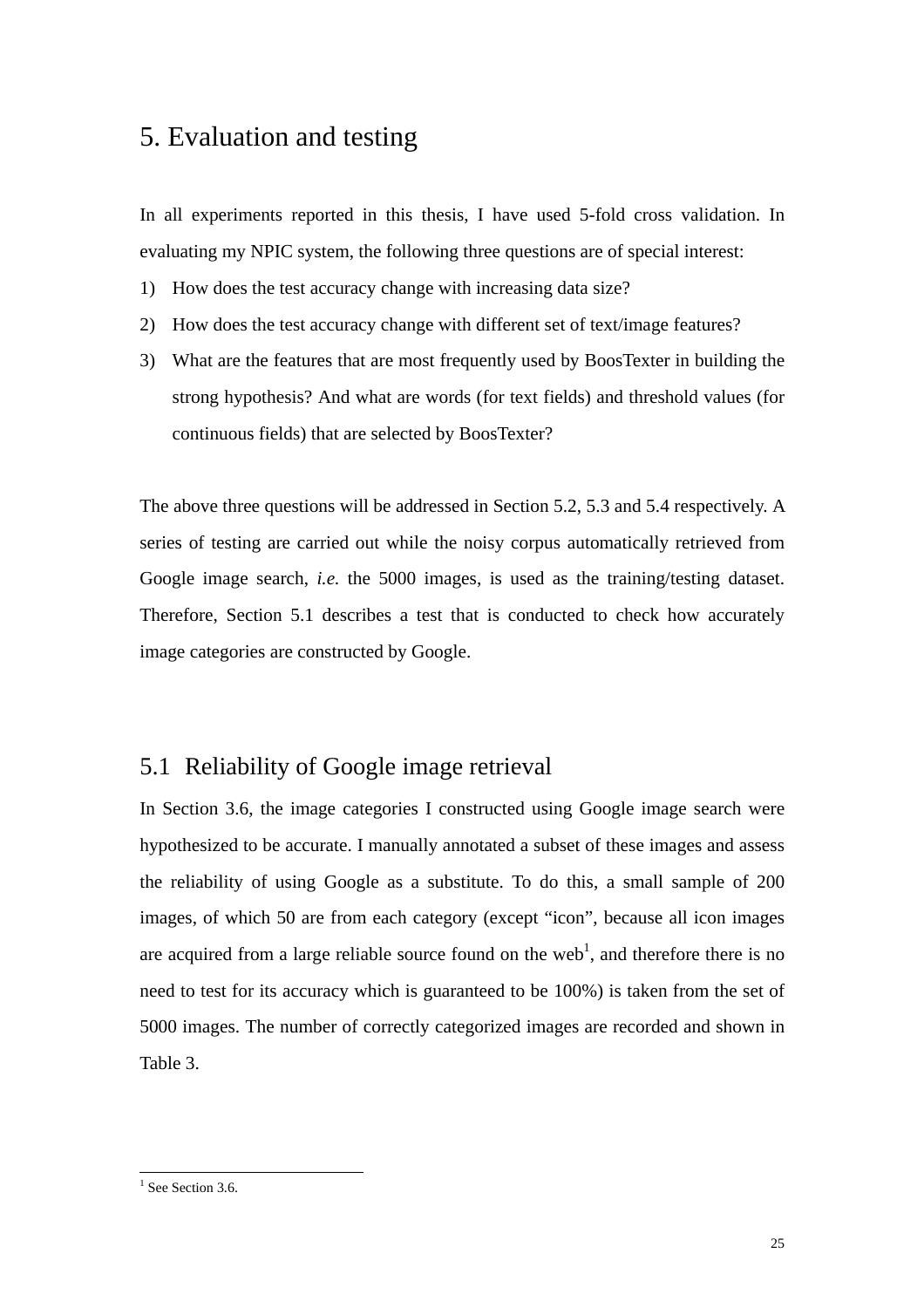| Category     | No. of images | No. of correctly | Accuracy |
|--------------|---------------|------------------|----------|
|              |               | labeled images   |          |
| Map          | 50            | 50               | 100%     |
| Diagram      | 50            | 49               | 98%      |
| Artwork      | 50            | 46               | 92%      |
| Cartoon      | 50            | 44               | 88%      |
| <b>Total</b> | 200           | 189              | 94.5%    |

**Table 3.** Accuracy of image category labels

Hence, an agreement of 94.5% is achieved for this random sample of 200 images. It should be noted that the accuracy is relatively low for categories "artwork" and "cartoon" mainly because some photographic images have been returned by Google's search. This significantly reduces the accuracy of correctly labeled images.

# 5.2 Results of the first round of cross validation

In the first round of testing, cross validation is run on different data sizes with all features (both text and image) included. Data size is incremented by 25 each time, and the average test accuracy is plotted against data size as shown in the following graph in Figure 16.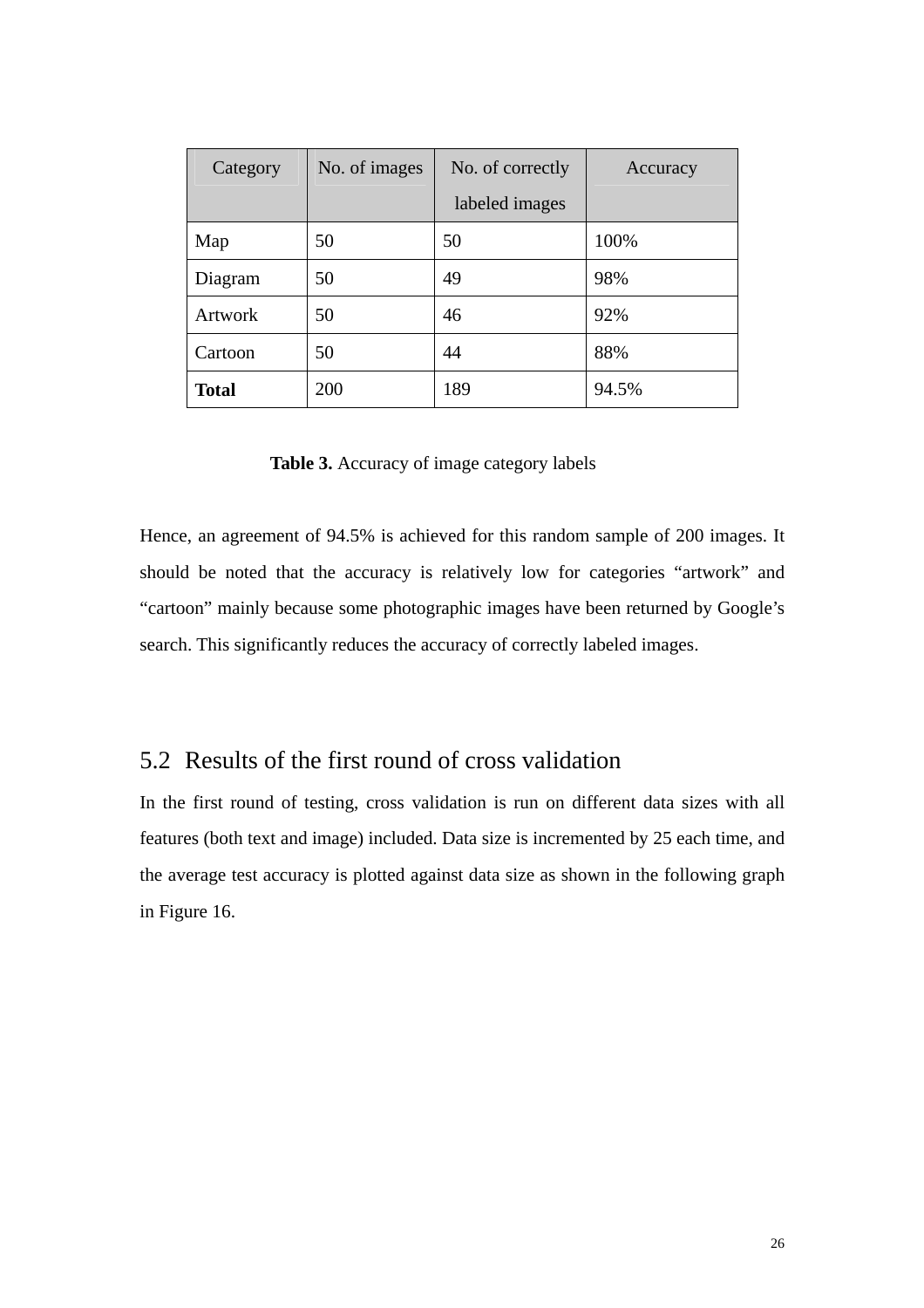

**Figure 16.** Test accuracy with different data sizes

The following observations can be drawn from the graph shown in the above figure.

- 1) Test accuracy increases significantly when data size increases from 25 to around 500.
- 2) After that, test accuracy seems to stabilize and fluctuate between 0.8 and 0.9.

These are good signs that there is a learnable pattern in the input data and that BoosTexter is capable of inducing it. But why does the accuracy fluctuate so much? I hypothesize that since the data sets were constructed by search engine image retrieval, the dataset may contain a high level of noise introduced. This noise can cause BoosTexter to find meaningless regularity in the data and cause overfitting. This may explain why maximum accuracy occurs for at the data size of 525 where an accuracy of 0.910 is observed.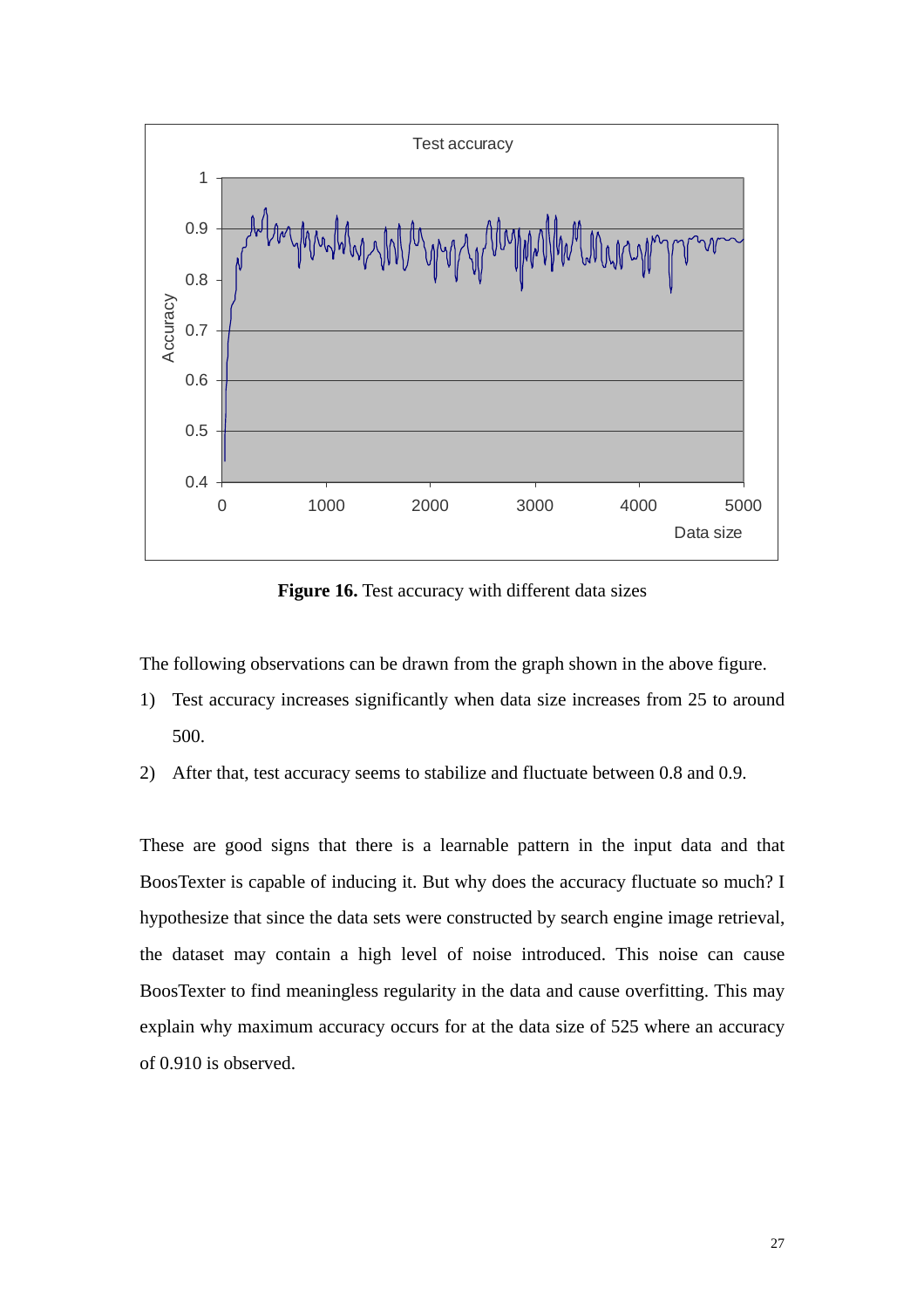# 5.3 Results of the second evaluation

I now answer how test performance is affected by using different sets of features to create the model. Four different tests have been conducted. We test performance on different data sizes by increasing the dataset size in logarithmic increments.

- 1) Test 1: All text/image features. These results are the same as in Section 5.2 and are restated here for convenience.
- 2) Test 2: All text/image features except filename, imageURL and pageURL. These three attributes are hypothesized to be used by Google to locate the image, and thus I hypothesize that they are likely to be the most frequently re-used by the BoosTexter learner. To have an unbiased test of performance, these features need to be removed in assessment.
- 3) Test 3: Only text features.
- 4) Test 4: Only image features. I expect this run to give the poorest performance among the tests.

Test results are presented in Table 4 and plotted in Figure 17.

|      | Test with all     |        | Test with all   |              | Test with only text |        | Test with only |                |
|------|-------------------|--------|-----------------|--------------|---------------------|--------|----------------|----------------|
|      | features (Test 1) |        | features except |              | features (Test 3)   |        | image features |                |
| Data |                   |        | filename and    |              |                     |        | (Test 4)       |                |
| size | URLs (Test 2)     |        |                 |              |                     |        |                |                |
|      | <b>Test</b>       | No. of | <b>Test</b>     | No. of       | Test                | No. of | <b>Test</b>    | No. of         |
|      | accuracy          | Rounds | accuracy        | Rounds       | accuracy            | Rounds | accuracy       | Rounds         |
| 25   | 0.440             | 6      | 0.400           | $\mathbf{1}$ | 0.440               | 42     | 0.320          | 3              |
| 50   | 0.620             | 59     | 0.460           | 11           | 0.520               | 37     | 0.360          | $\overline{2}$ |
| 100  | 0.750             | 41     | 0.590           | 23           | 0.760               | 240    | 0.460          | 151            |
| 250  | 0.884             | 39     | 0.764           | 167          | 0.884               | 93     | 0.704          | 305            |
| 500  | 0.886             | 179    | 0.794           | 174          | 0.924               | 368    | 0.738          | 353            |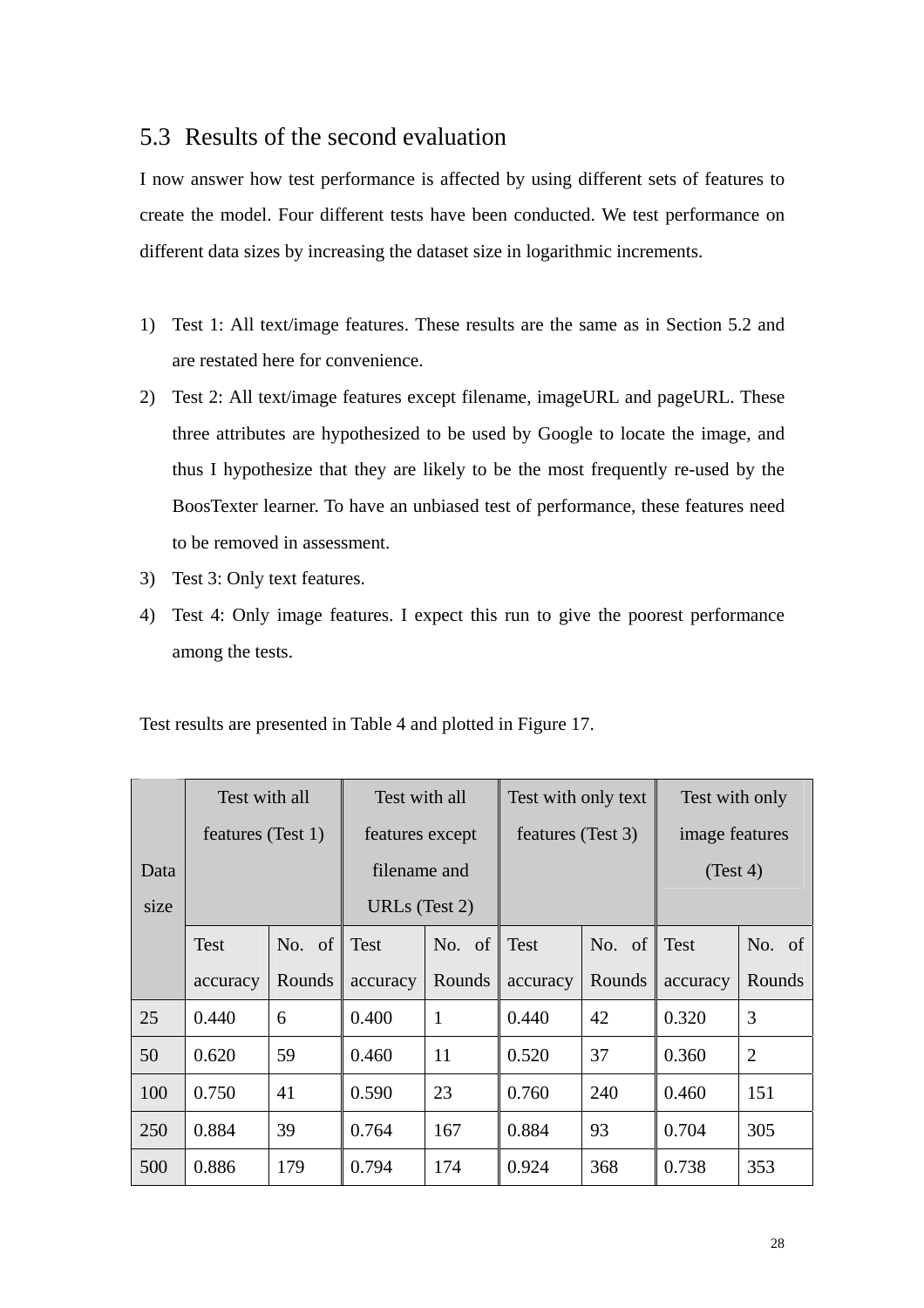|      | $1000 \mid 0.854$ | 117 | 0.668 | 257 | 0.894 | 175 | 0.596        | 488 |
|------|-------------------|-----|-------|-----|-------|-----|--------------|-----|
|      | 2500 0.860        | 321 | 0.605 | 413 | 0.864 | 428 | 0.575        | 282 |
| 5000 | 0.889             | 500 | 0.586 | 120 | 0.863 | 380 | $\mid 0.542$ | 207 |

**Table 4.** Results of tests with different sets of features



**Figure 17.** Four test results plotted in graph

It is evident from both the result table and graph that BoosTexter's performance drops when fewer features are used as input. Test 1 (all features) and Test 3 (text features only) give satisfactory and almost similar results. However, when all text features are removed from the feature vectors, as in Test 4, or when the filename and URLs are removed, as in Test 2, performance drops significantly. This shows that BoosTexter depends more heavily on text features than image features, but running on only image features still gives a best accuracy of 0.738, which is still quite satisfactory.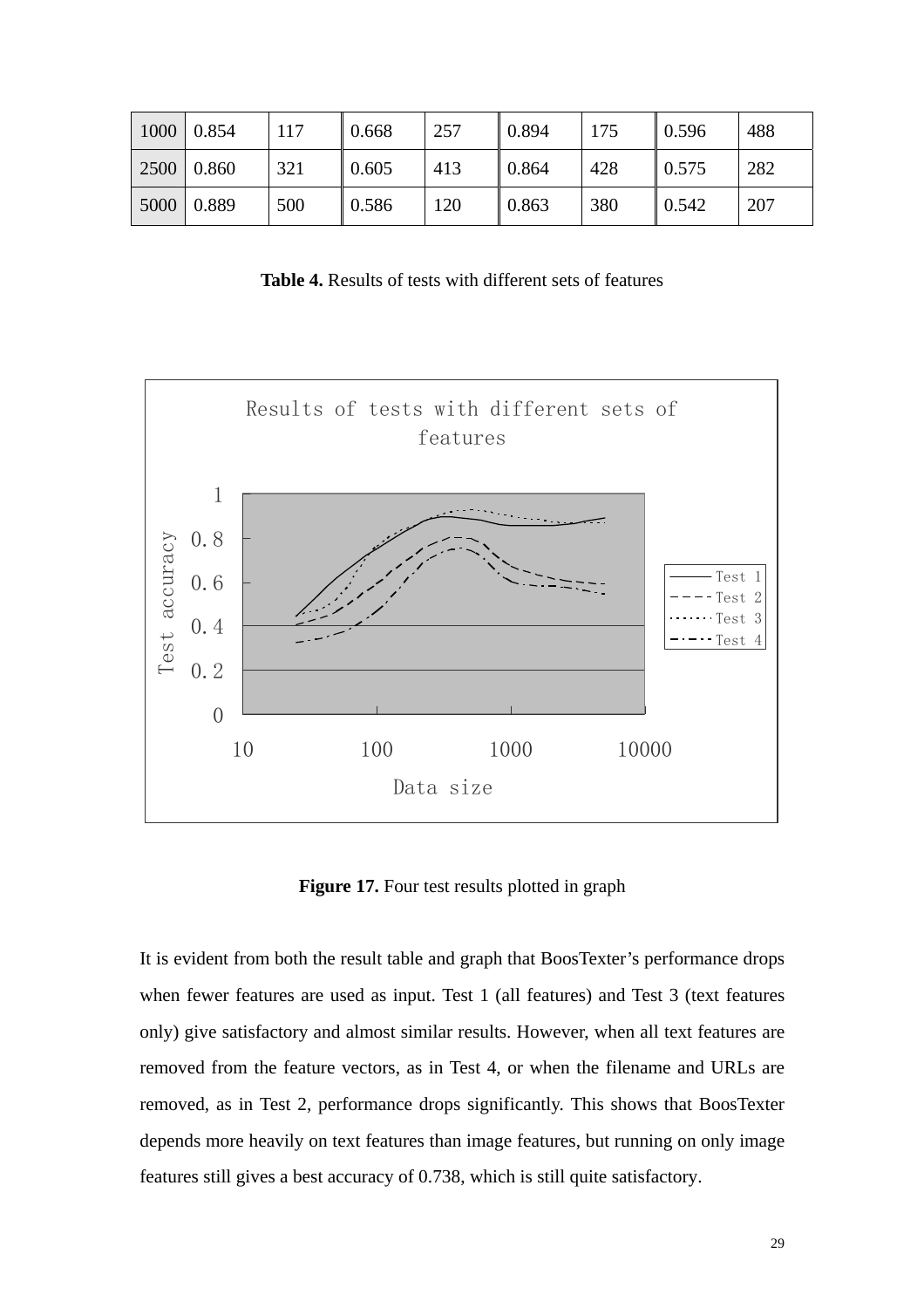# 5.4 Analysis of features selected by BoosTexter

In this section, I investigate the features selected by BoosTexter for classification. The test is done by running BoosTexter on the 5000 images for 100 boosting rounds using all the textual and image features. The table below shows the frequencies of each feature being used for a decision rule and their values or thresholds.

| Feature                 |              | Frequency        | Values (or thresholds)                   |  |
|-------------------------|--------------|------------------|------------------------------------------|--|
|                         | Filename     | 29               | map, cartoon, painting, diagram, venn,   |  |
|                         |              |                  | graph, pie, disney, drawing, anime,      |  |
|                         |              |                  | world,<br>artwork,<br>street, directory, |  |
|                         |              |                  | chinese, garfield, 1, 2520painting,      |  |
|                         |              |                  | chart, newyork                           |  |
|                         | Extension    | 3                | Ico, jpeg                                |  |
|                         | Size         | 3                | $9.28e+04$ , $8.04e+03$ , $3.53e+05$     |  |
|                         | Height       | $\overline{2}$   | 180, 194                                 |  |
|                         | Width        | 3                | 130, 125, 592                            |  |
| <b>Textual features</b> | X-resolution | $\boldsymbol{0}$ |                                          |  |
|                         | Y-resolution | $\overline{0}$   |                                          |  |
|                         | Comments     | $\overline{0}$   |                                          |  |
|                         | ImageURL     | 20               | artwork,<br>anime,<br>maps,<br>cartoon,  |  |
|                         |              |                  | directory, physics, painting, disney,    |  |
|                         |              |                  | cartoons, comics, stanford, nl, art, uk, |  |
|                         |              |                  | zone, center, woodsigns, gifs, demon     |  |
|                         | PageURL      | 25               | artwork, www, map, art, city, au,        |  |
|                         |              |                  | maps, world, planning, venn, tutorial,   |  |
|                         |              |                  | garfield, chemistry, us, maths, chinese, |  |
|                         |              |                  | children, cards, cn, tamu, hunt, design, |  |
|                         |              |                  | drawing, asp, promotionlist              |  |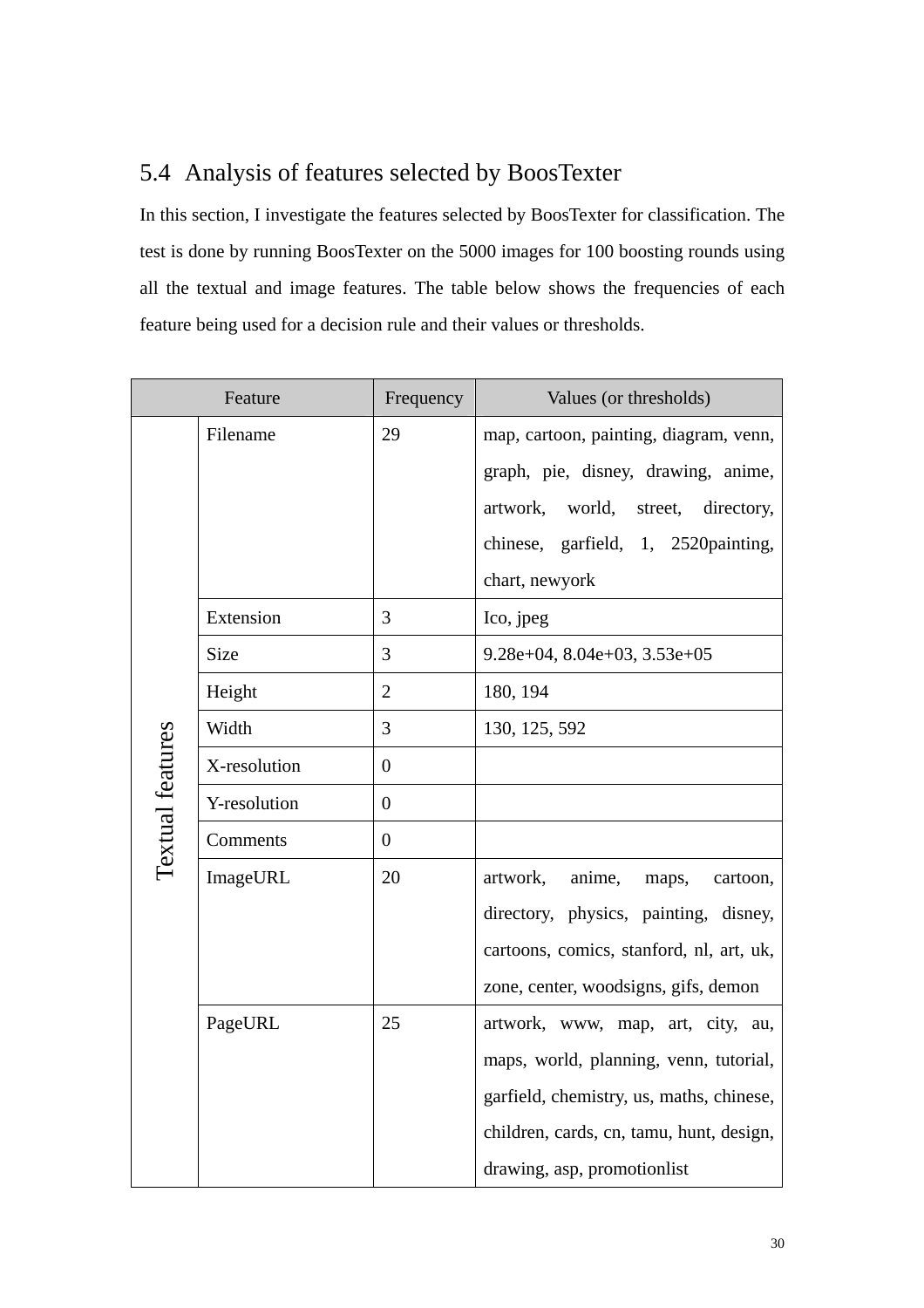|                | Colors              | $\mathbf{1}$     | $1.7e+0.5$                 |
|----------------|---------------------|------------------|----------------------------|
|                | Depth               | $\boldsymbol{0}$ |                            |
|                | Interlace           | $\boldsymbol{0}$ |                            |
|                | Background_hex6     | $\boldsymbol{0}$ |                            |
|                | Background_hex3     | $\boldsymbol{0}$ |                            |
|                | Background_hue      | $\mathbf{2}$     | 337, 22.6                  |
|                | Matte_hex6          | $\boldsymbol{0}$ |                            |
|                | Matte_hex3          | $\boldsymbol{0}$ |                            |
|                | Matte_hue           | $\boldsymbol{0}$ |                            |
|                | PrevalentColor_hex6 | $\boldsymbol{0}$ |                            |
|                | PrevalentColor_hex3 | $\boldsymbol{0}$ |                            |
| Image features | PrevalentColor_hue  | $\boldsymbol{0}$ |                            |
|                | Fraction_with_      | $\mathbf{1}$     | 0.0634                     |
|                | prevalent_color     |                  |                            |
|                | f1d1                | $\mathbf{1}$     | 0.0536                     |
|                | f1d2                | $\boldsymbol{0}$ |                            |
|                | f1d3                | $\overline{2}$   | 0.75, 0.475                |
|                | f1d4                | $\overline{4}$   | 0.051, 0.966, 0.313, 0.942 |
|                | f2d1                | 3                | 0.028, 0.21, 0.0824        |
|                | f2d2                | $\boldsymbol{0}$ |                            |
|                | f2d3                | $\boldsymbol{0}$ |                            |
|                | f2d4                | $\boldsymbol{0}$ |                            |
|                | $f1_to_f2_d1$       | $\mathbf{1}$     | 0.0209                     |
|                | $f1_to_f2_d2$       | $\boldsymbol{0}$ |                            |
|                | $f1_to_f2_d3$       | $\boldsymbol{0}$ |                            |
|                | $f1_to_f2_d4$       | $\overline{0}$   |                            |

**Table 5.** Frequencies of attributes and their values/thresholds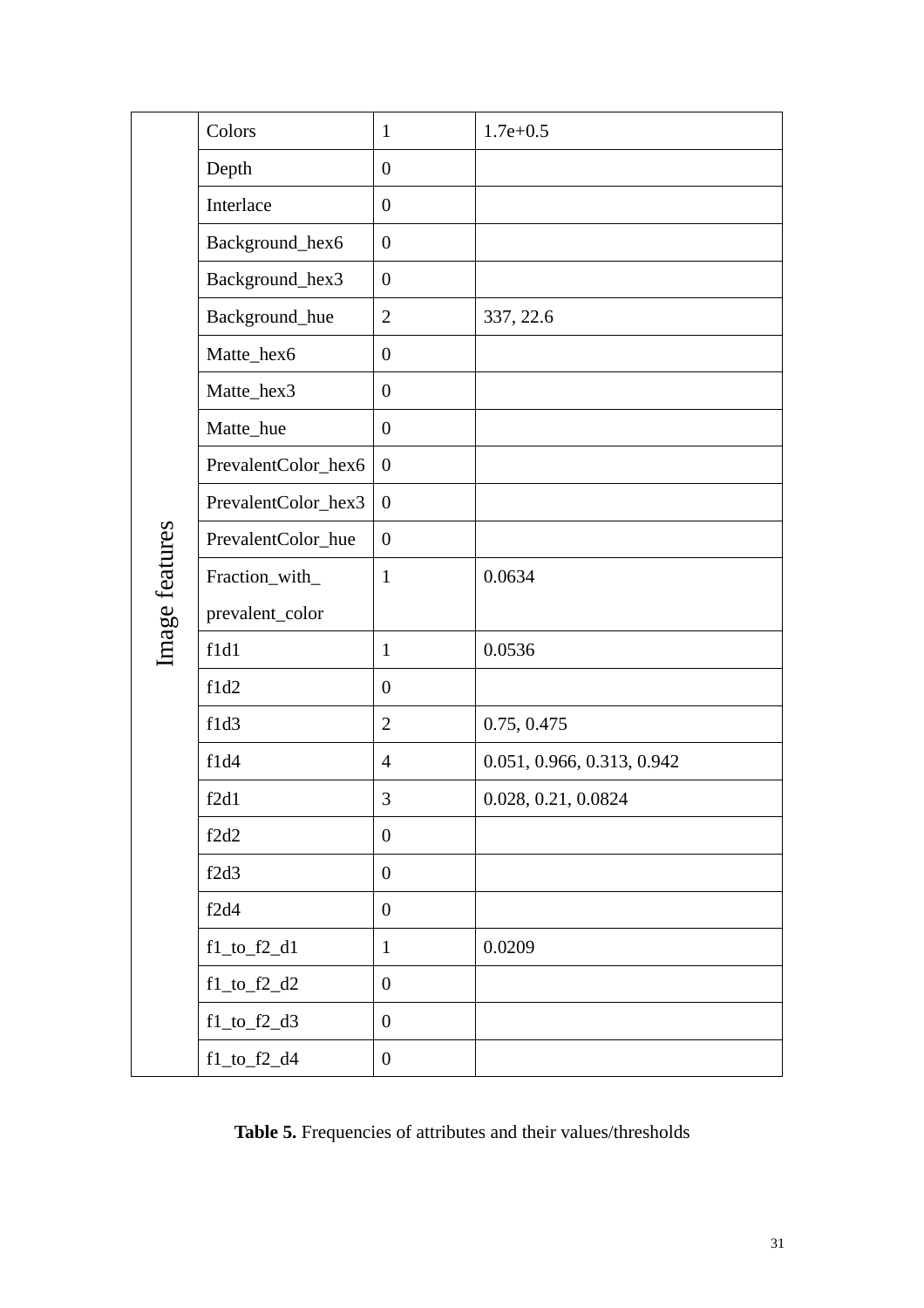Observations are consistent with expectations that filename, imageURL and pageURL are chosen most frequently by BoosTexter. It can also be seen that many of their selected values are meaningful, *i.e.* they are indicative of certain image categories. For instance, the word "graph" in the filename probably infers that the image is a diagram. On the other hand, there are meaningless attribute values as well, like the "www" in the pageURL.

#### 5.5 Test on 250 correctly labeled images

Due to the existence of some wrongly annotated images in the data set, one likes to see how well BoosTexter performs on a set of images whose categories are known (not noisily labeled by search engine retrieval). Therefore, 250 images known to have correct labels (50 from each category) are randomly selected from our corpus of 5000 images and the rest are used for training. Results by category are shown in Table 6.

| Category       | No. of | No. of images correctly | Test accuracy |
|----------------|--------|-------------------------|---------------|
|                | images | categorized by          |               |
|                |        | <b>BoosTexter</b>       |               |
| Map            | 50     | 47                      | 94%           |
| Diagram        | 50     | 48                      | 96%           |
| <b>Artwork</b> | 50     | 50                      | 100%          |
| Cartoon        | 50     | 50                      | 100%          |
| Icon           | 50     | 50                      | 100%          |
| <b>Total</b>   | 250    | 244                     | 97.6%         |

**Table 6.** Test results on manually annotated images

The results are very good. However, this sample of test data comes from the 5000 images, and probably a slightly lower test accuracy should be expected for a random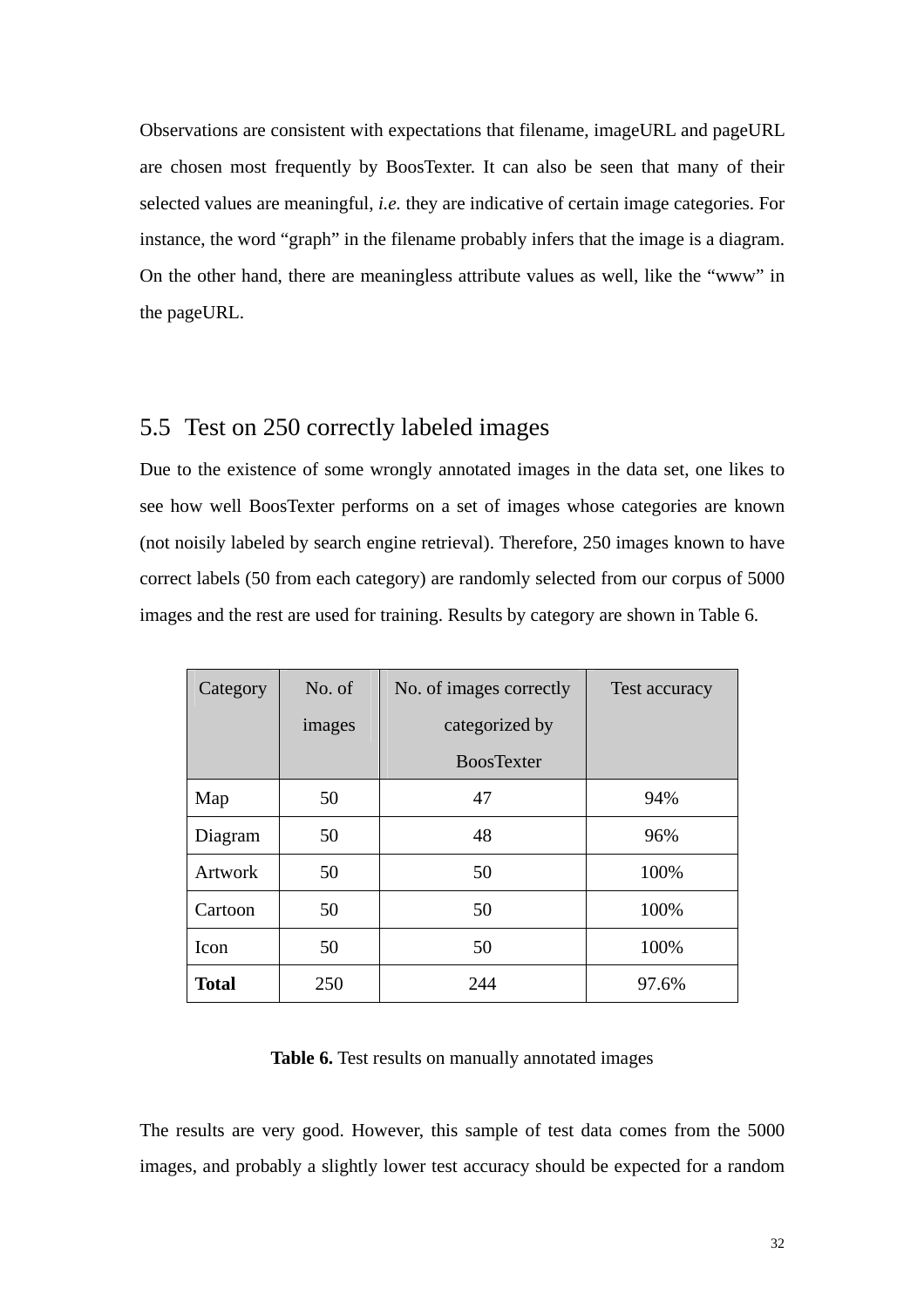sample of images from the web. The results indicate that the low performance reported in the earlier tests may actually be due to noise in the test data category labels. Although this noise level is reported to be low (from the first test), the compounded error suggests that the classification accuracy of the NPIC system is likely to be higher than what our automated tests have shown.

To illustrate the NPIC system, a demonstration program has also been written. It can be run using either a URL (if the test image is on the web) or a filename (if the test image is stored locally) as input. The predicted image category is displayed.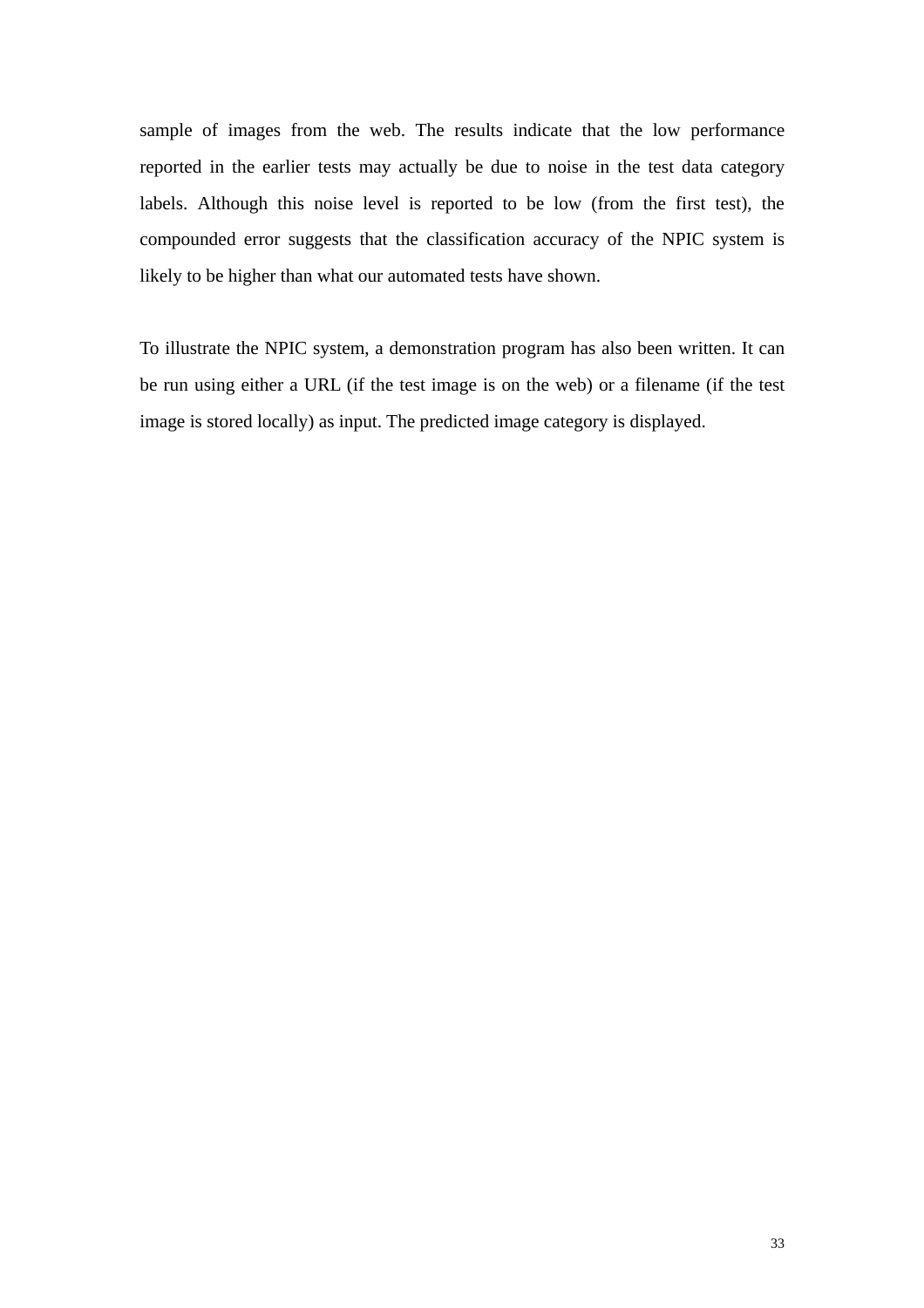# 6. Conclusion

.

In this project, I have developed an image categorization scheme, although only its first level categories have the focus in the current NPIC system. Salient text and image features have been extracted from images and used as training data of machine learning. The resulting NPIC system predicts the category of a random image with fairly good performance of around 97.6%.

Further improvements can be made in the following areas:

- $\triangleright$  A better and larger source of images should be found, since the Google image search does not always give correct category labels. Future work can examine how to integrate both supervised, manually annotated data with the semi-supervised approach taken in this thesis.
- $\triangleright$  More discriminative features are to be introduced, especially in the image domain.
- $\triangleright$  The semantic relationship of words found in the text fields can be analyzed through natural language processing. Using general lexical resources, the system can generalize that "rabbit" is a type of "animal", which may help bring in more diverse training images. I believe that this improvement will have a significant impact on test accuracy.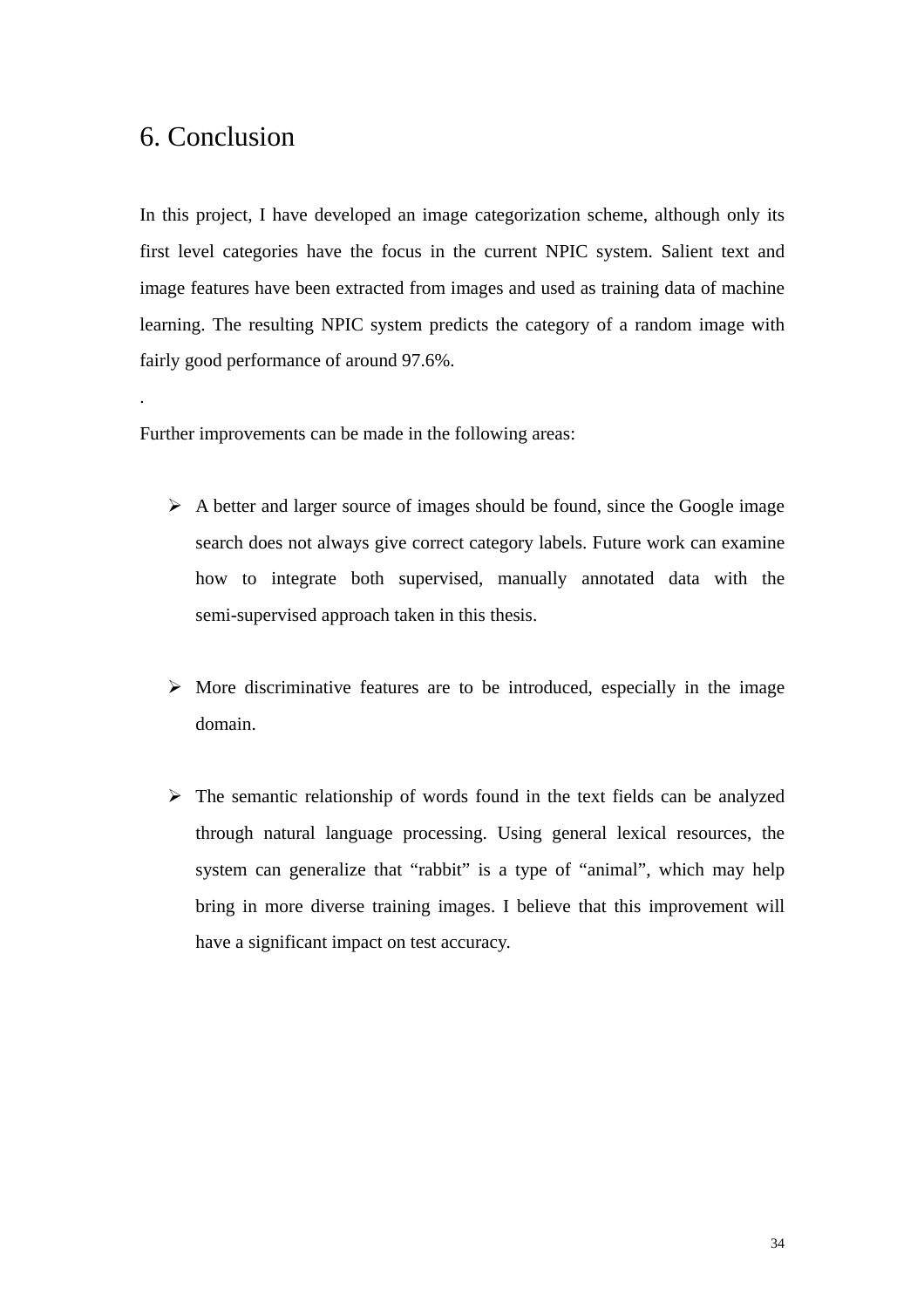# 7. References

- 1. Chapman, N. (1997). Perl: The Programmer's Companion. John Wiley & Sons Ltd, 1997.
- 2. CPAN, "Comprehensive Perl Archive Network", <http://www.cpan.org>
- 3. Egressy, G. "HTML COLORS and the X-Windows names", <http://www.vmunix.com/~gabor/html\_colors.html>
- 4. Frankel, C., Swain, M., and Athitsos, V. Webseer: an image search engine for the world wide web. University of Chicago Technical Report TR96-14, 1996.
- 5. Gorkani, M. M. and Picard R. W. (1994). Texture orientation for sorting photos "at a glance". Proc. ICPR, Oct 1994 pp. 459 – 464.
- 6. Guelich, S., Gundavaram, S. and Birznieks, G. (2000). CGI Programming with Perl. Second Edition, O'Reilly, 2000.
- 7. Hu, J. and Bagga, A. (2003). Functionality-based web image categorization. WWW2003.
- 8. Huang, W. H. (2004). Document image analysis and recognition. PhD thesis, National University of Singapore, Singapore; 2004.
- 9. Li, J., Najmi, A., and Gray, R.M. (2000). Image classification by a two dimensional hidden Markov model. IEEE Transactions on Sig. Proc., vol. 48, no. 2, pp. 517-533, February 2000.
- 10. Miano, J. (1999). Compressed Image File Format: JPEG, PNG, GIF, XBM, BMP. Addison Wesley Longman, Inc., 2000.
- 11. Schapire, R.E and Singer, Y. (2000). BoosTexter: A boosting-based system for text categorization. Machine Learning (2000), 39(2/3), 135-168.
- 12. Shin, C. K. and Doermann, D. S. (2001). Classification of document page images based on visual similarity of layout structures. In Proceedings of the SPIE Document Recognition and Retrieval VII, 2001.
- 13. Soffer, A. Image Categorization Using Texture Features (1997). Proc. Int'l Conf. Document Analysis and Recognition, pp. 233-237 1997.
- 14. WordIQ, "Definition of HSV color space",